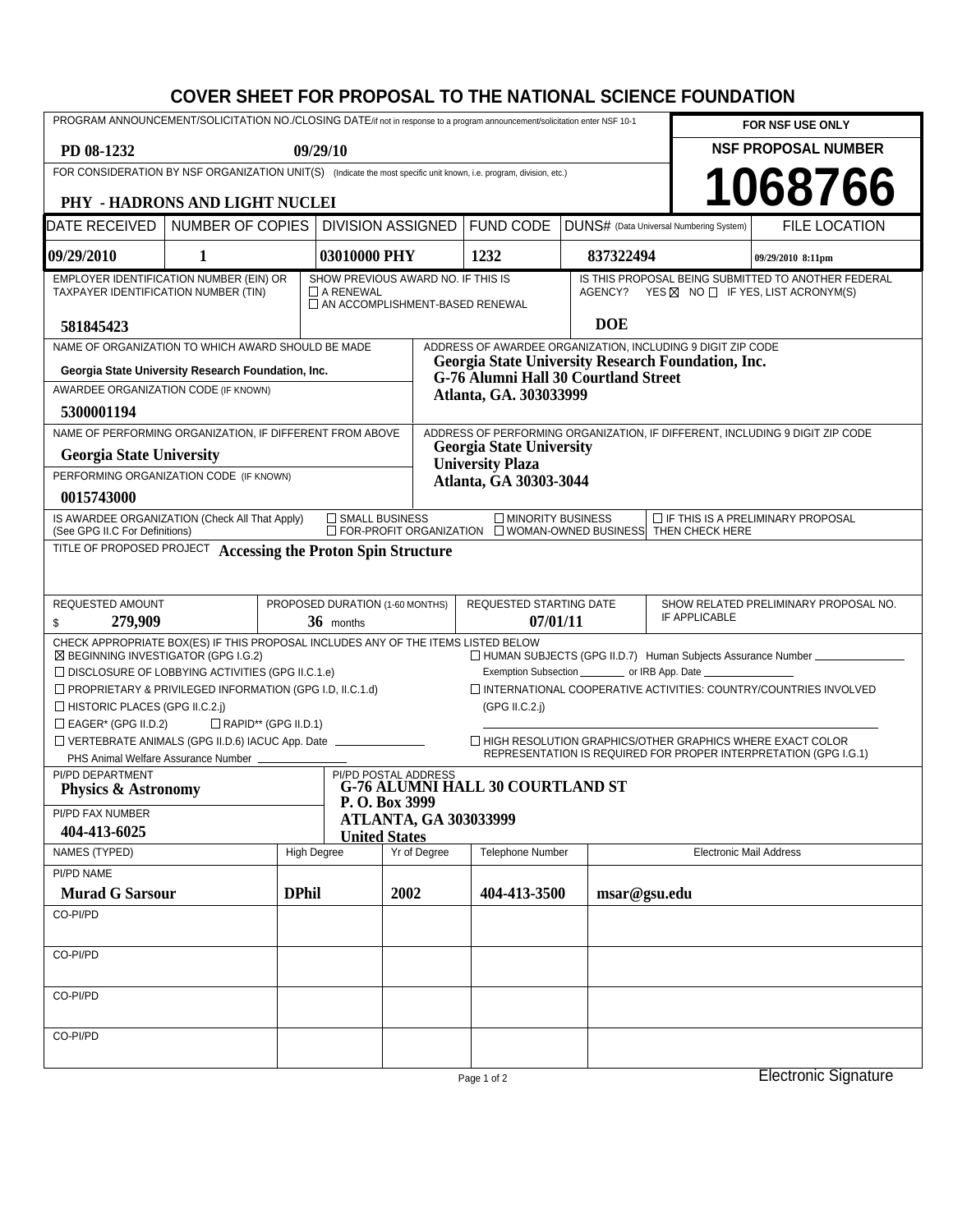# **CERTIFICATION PAGE**

#### **Certification for Authorized Organizational Representative or Individual Applicant:**

By signing and submitting this proposal, the Authorized Organizational Representative or Individual Applicant is: (1) certifying that statements made herein are true and complete to the best of his/her knowledge; and (2) agreeing to accept the obligation to comply with NSF award terms and conditions if an award is made as a result of this application. Further, the applicant is hereby providing certifications regarding debarment and suspension, drug-free workplace, lobbying activities (see below), responsible conduct of research, nondiscrimination, and flood hazard insurance (when applicable) as set forth in the NSF Proposal & Award Policies & Procedures Guide, Part I: the Grant Proposal Guide (GPG) (NSF 10-1). Willful provision of false information in this application and its supporting documents or in reports required under an ensuing award is a criminal offense (U. S. Code, Title 18, Section 1001).

#### **Conflict of Interest Certification**

In addition, if the applicant institution employs more than fifty persons, by electronically signing the NSF Proposal Cover Sheet, the Authorized Organizational Representative of the applicant institution is certifying that the institution has implemented a written and enforced conflict of interest policy that is consistent with the provisions of the NSF Proposal & Award Policies & Procedures Guide, Part II, Award & Administration Guide (AAG) Chapter IV.A; that to the best of his/her knowledge, all financial disclosures required by that conflict of interest policy have been made; and that all identified conflicts of interest will have been satisfactorily managed, reduced or eliminated prior to the institution's expenditure of any funds under the award, in accordance with the institution's conflict of interest policy. Conflicts which cannot be satisfactorily managed, reduced or eliminated must be disclosed to NSF.

#### **Drug Free Work Place Certification**

By electronically signing the NSF Proposal Cover Sheet, the Authorized Organizational Representative or Individual Applicant is providing the Drug Free Work Place Certification contained in Exhibit II-3 of the Grant Proposal Guide.

#### **Debarment and Suspension Certification** (If answer "yes", please provide explanation.)

| Is the organization or its principals presently debarred, suspended, proposed for debarment, declared ineligible, or voluntarily excluded |              |             |
|-------------------------------------------------------------------------------------------------------------------------------------------|--------------|-------------|
| from covered transactions by any Federal department or agency?                                                                            | Yes $\Gamma$ | No <b>X</b> |
|                                                                                                                                           |              |             |

By electronically signing the NSF Proposal Cover Sheet, the Authorized Organizational Representative or Individual Applicant is providing the Debarment and Suspension Certification contained in Exhibit II-4 of the Grant Proposal Guide.

#### **Certification Regarding Lobbying**

The following certification is required for an award of a Federal contract, grant, or cooperative agreement exceeding \$100,000 and for an award of a Federal loan or a commitment providing for the United States to insure or guarantee a loan exceeding \$150,000.

#### **Certification for Contracts, Grants, Loans and Cooperative Agreements**

The undersigned certifies, to the best of his or her knowledge and belief, that:

(1) No federal appropriated funds have been paid or will be paid, by or on behalf of the undersigned, to any person for influencing or attempting to influence an officer or employee of any agency, a Member of Congress, an officer or employee of Congress, or an employee of a Member of Congress in connection with the awarding of any federal contract, the making of any Federal grant, the making of any Federal loan, the entering into of any cooperative agreement, and the extension, continuation, renewal, amendment, or modification of any Federal contract, grant, loan, or cooperative agreement.

(2) If any funds other than Federal appropriated funds have been paid or will be paid to any person for influencing or attempting to influence an officer or employee of any agency, a Member of Congress, an officer or employee of Congress, or an employee of a Member of Congress in connection with this Federal contract, grant, loan, or cooperative agreement, the undersigned shall complete and submit Standard Form-LLL, ''Disclosure of Lobbying Activities,'' in accordance with its instructions.

(3) The undersigned shall require that the language of this certification be included in the award documents for all subawards at all tiers including subcontracts, subgrants, and contracts under grants, loans, and cooperative agreements and that all subrecipients shall certify and disclose accordingly.

This certification is a material representation of fact upon which reliance was placed when this transaction was made or entered into. Submission of this certification is a prerequisite for making or entering into this transaction imposed by section 1352, Title 31, U.S. Code. Any person who fails to file the required certification shall be subject to a civil penalty of not less than \$10,000 and not more than \$100,000 for each such failure.

#### **Certification Regarding Nondiscrimination**

By electronically signing the NSF Proposal Cover Sheet, the Authorized Organizational Representative is providing the Certification Regarding Nondiscrimination contained in Exhibit II-6 of the Grant Proposal Guide.

#### **Certification Regarding Flood Hazard Insurance**

Two sections of the National Flood Insurance Act of 1968 (42 USC §4012a and §4106) bar Federal agencies from giving financial assistance for acquisition or

- construction purposes in any area identified by the Federal Emergency Management Agency (FEMA) as having special flood hazards unless the:
- (1) community in which that area is located participates in the national flood insurance program; and

(2) building (and any related equipment) is covered by adequate flood insurance.

| By electronically signing the NSF Proposal Cover Sheet, the Authorized Organizational Representative or Individual Applicant located in FEMA-designated special flood hazard areas is |
|---------------------------------------------------------------------------------------------------------------------------------------------------------------------------------------|
| certifying that adequate flood insurance has been or will be obtained in the following situations:                                                                                    |

- (1) for NSF grants for the construction of a building or facility, regardless of the dollar amount of the grant; and
- (2) for other NSF Grants when more than \$25,000 has been budgeted in the proposal for repair, alteration or improvement (construction) of a building or facility.

### **Certification Regarding Responsible Conduct of Research (RCR)**

**(This certification is not applicable to proposals for conferences, symposia, and workshops.)** 

By electronically signing the NSF Proposal Cover Sheet, the Authorized Organizational Representative of the applicant institution is certifying that, in accordance with the NSF Proposal & Award Policies & Procedures Guide, Part II, Award & Administration Guide (AAG) Chapter IV.B., the institution has a plan in place to provide appropriate training and oversight in the responsible and ethical conduct of research to undergraduates, graduate students and postdoctoral researchers who will be supported by NSF to conduct research. The undersigned shall require that the language of this certification be included in any award documents for all subawards at all tiers.

| AUTHORIZED ORGANIZATIONAL REPRESENTATIVE                                                                 |                         | SIGNATURE                   | <b>DATE</b>        |
|----------------------------------------------------------------------------------------------------------|-------------------------|-----------------------------|--------------------|
| <b>NAME</b>                                                                                              |                         |                             |                    |
| Marca Gurule                                                                                             |                         | <b>Electronic Signature</b> | Sep 29 2010 5:12PM |
| <b>TELEPHONE NUMBER</b>                                                                                  | ELECTRONIC MAIL ADDRESS |                             | <b>FAX NUMBER</b>  |
| 404-413-3550                                                                                             | reomg@langate.gsu.edu   |                             | 404-413-3545       |
| * EAGER - EArly-concept Grants for Exploratory Research<br>** RAPID - Grants for Rapid Response Research |                         |                             |                    |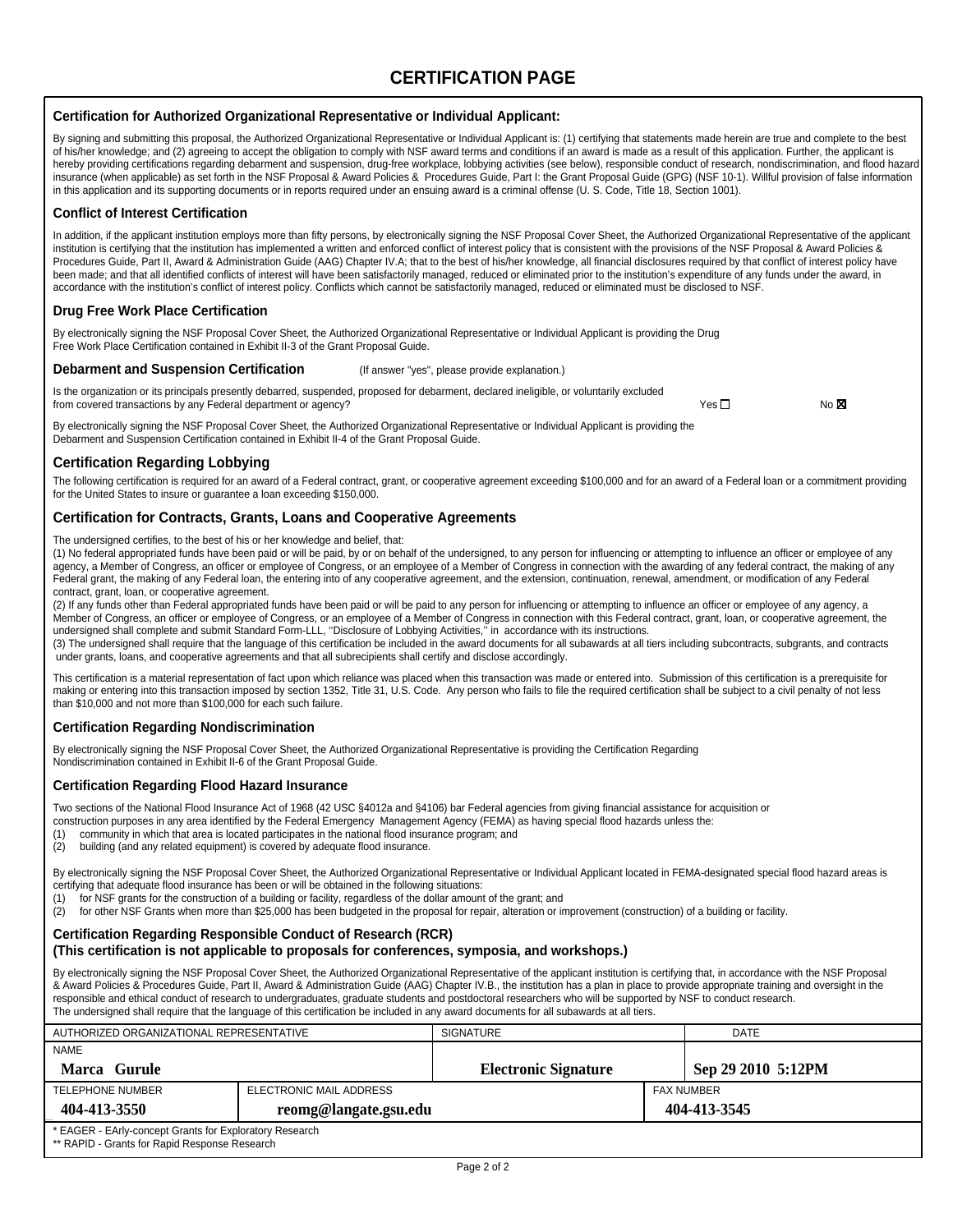# **Project Summary: Accessing the Proton Spin Structure**

## **Principal Investigator: Murad Sarsour**

The origin of nucleon spin has been the focus of experimental and theoretical efforts ever since polarized deep-inelastic scattering experiments found that the total quark spin contribution to the nucleon spin is much smaller than expected. This was termed as the "proton spin crisis." An outstanding puzzle for more than three decades that revolves around the questions: How is the proton's spin built up from its quark and gluon constituents? Why is the total quark spin contribution so small? Figuring out the spin puzzle would require measurements of the gluon spin,  $\Delta G$ , and orbital angular momentum of both quarks and gluons as well as individual quark and antiquark contributions.

In this proposal the Principal Investigator, Murad Sarsour, requests support to pursue investigations into the origin of the proton spin within the PHENIX Collaboration at Brookhaven National Lab's Relativistic Heavy Ion Collider (RHIC). These investigations include the gluon helicity and the quark and antiquark polarizations. The PI proposes to measure the double longitudinal spin asymmetry of the inclusive  $\eta$  meson at  $\sqrt{s} = 500$  GeV. The objective of this measurement is to constrain  $\Delta G$  over wide x-region, in addition, provide constraints on  $\Delta s$  in the accessible kinematic range. The PI is also a member of the forward upgrade group which is carrying out the PHENIX muon trigger upgrades with an objective of getting PHENIX ready for the quark and antiquark polarization measurements via single spin asymmetry of the W-decay muons.

## **Intellectual Merit**

The results of the proposed measurements are long awaited, as much is still unknown of the internal constituent contributions to the proton's spin. Current world spin data have accessed gluon probes in a very limited kinematic region and significant uncertainty remains regarding the magnitude of the gluon helicity distribution. In addition, there is still much to be learned about the separate spin contributions carried by the sea quarks. Clear knowledge of the proton spin can emerge, by a global effort on the analysis of the world data where many channels are studied across a wide kinematic region, and the proposed measurements will be very valuable addition to the world data.

### **Broader Impacts**

The proposed projects provide undergraduate and graduate students a unique opportunity in a large collider experiment. They will have hands on hardware and software experiences. To develop better understanding of the major component of the forward upgrade project, the RPCs, the students will build small RPC sets. Each of these sets will include a detector and computer-based data acquisition system, and the students will use them for cosmic ray studies, analyze and interpret the data, and write a project summary. To promote advanced science projects in high schools completed monitoring sets will be installed at participating local public schools where teachers and students maintain the operation of the detectors and participate in these data analysis.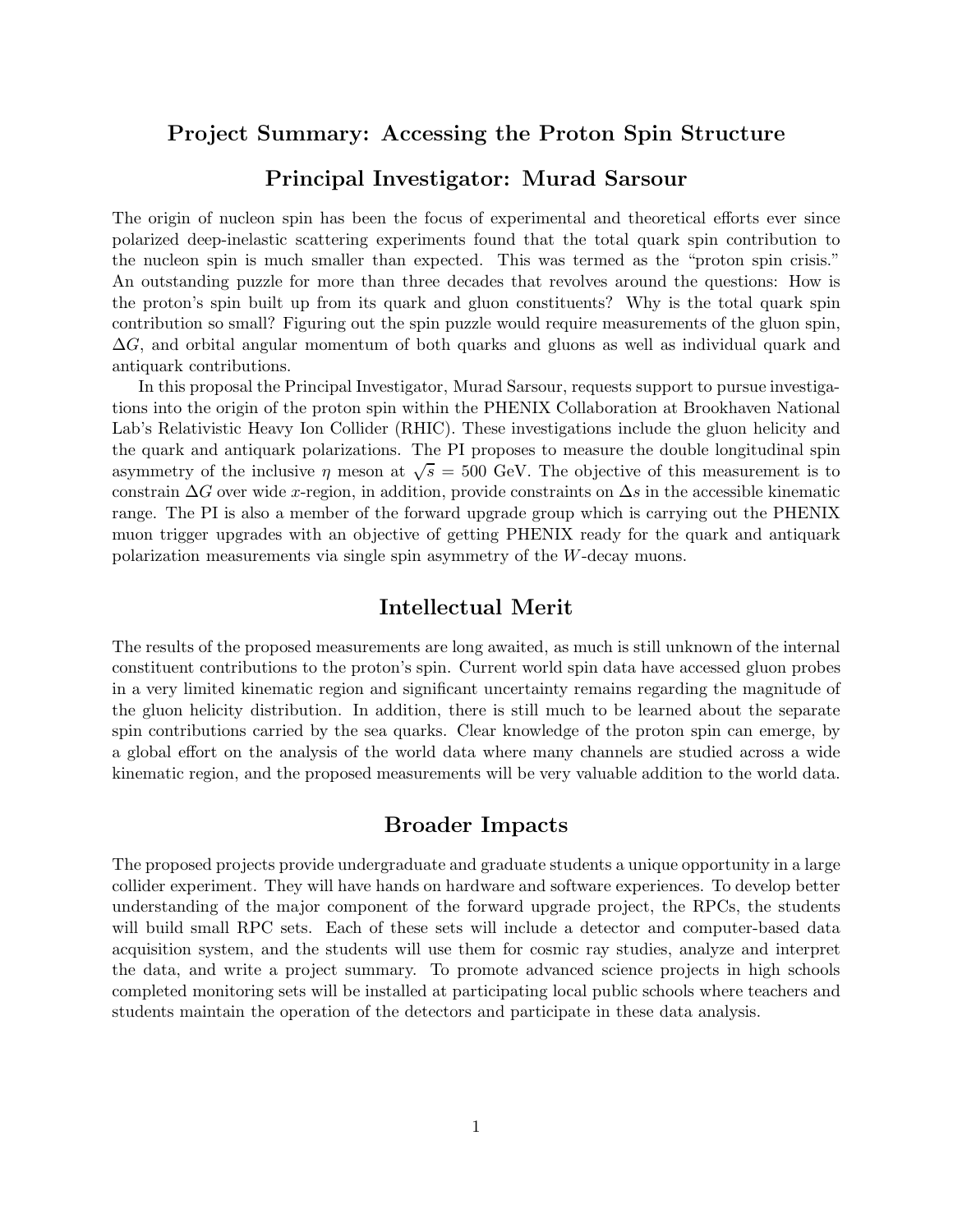# **TABLE OF CONTENTS**

For font size and page formatting specifications, see GPG section II.B.2.

|                                                                                                                                                                                                                                                           | Total No. of<br><b>Pages</b> | Page No.*<br>(Optional)* |
|-----------------------------------------------------------------------------------------------------------------------------------------------------------------------------------------------------------------------------------------------------------|------------------------------|--------------------------|
| Cover Sheet for Proposal to the National Science Foundation                                                                                                                                                                                               |                              |                          |
| Project Summary (not to exceed 1 page)                                                                                                                                                                                                                    |                              |                          |
| <b>Table of Contents</b>                                                                                                                                                                                                                                  |                              |                          |
| Project Description (Including Results from Prior<br>NSF Support) (not to exceed 15 pages) (Exceed only if allowed by a<br>specific program announcement/solicitation or if approved in<br>advance by the appropriate NSF Assistant Director or designee) | 15                           |                          |
| <b>References Cited</b>                                                                                                                                                                                                                                   | $^{2}$                       |                          |
| Biographical Sketches (Not to exceed 2 pages each)                                                                                                                                                                                                        |                              |                          |
| <b>Budget</b><br>(Plus up to 3 pages of budget justification)                                                                                                                                                                                             | 6                            |                          |
| <b>Current and Pending Support</b>                                                                                                                                                                                                                        |                              |                          |
| Facilities, Equipment and Other Resources                                                                                                                                                                                                                 |                              |                          |
| Special Information/Other Supplementary Docs/Mentoring Plan                                                                                                                                                                                               |                              |                          |
| Appendix (List below.)<br>(Include only if allowed by a specific program announcement/<br>solicitation or if approved in advance by the appropriate NSF<br><b>Assistant Director or designee)</b>                                                         |                              |                          |

Appendix Items:

\*Proposers may select any numbering mechanism for the proposal. The entire proposal however, must be paginated. Complete both columns only if the proposal is numbered consecutively.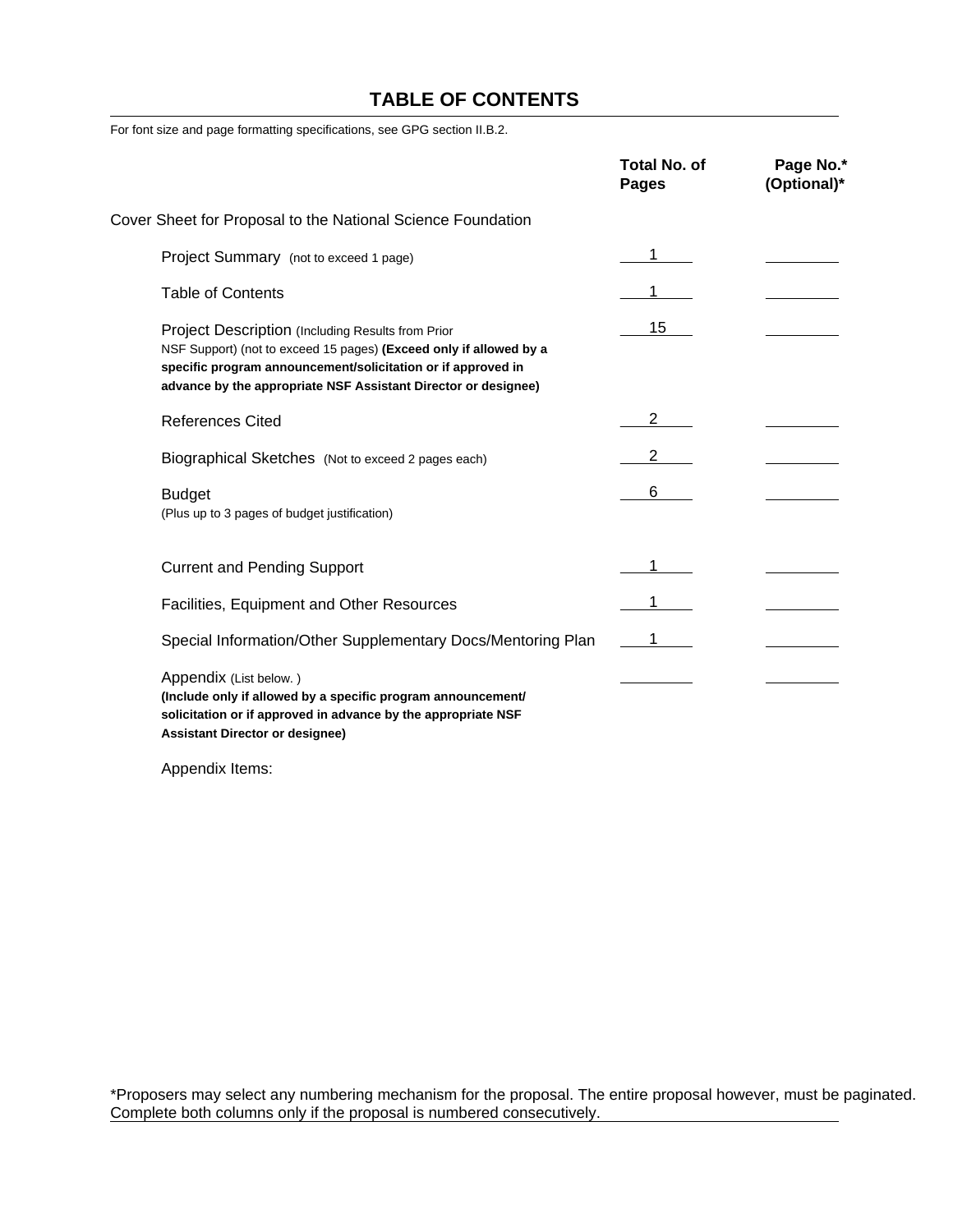## **Project Description**

### **1 Introduction**

More than 99.9% of the visible universe is made of nucleons - protons and neutrons, which are created by very complex interactions between elementary particles called partons - quarks and gluons. These interactions are described by the quantum field theory of the strong force: Quantum Chromo Dynamics (QCD). The partons cannot be studied directly due to what is known as the confinement, but rather within the confines of other particles like nucleons. Unlike partons, nucleons are stable and readily accessible and can serve as a laboratory to study the quarks and gluons. In 1968, electron-proton deep inelastic scattering (DIS) experiments at the Stanford Linear Accelerator Center (SLAC) showed that the proton was not an elementary particle, but instead contained much smaller, point-like objects [1, 2]. Since then significant progress in understanding the nucleon structure has been made. However, many important questions remain open; in particular we are still left with only poor understanding of the origin of the nucleon spin. The spin is especially important since it is responsible for many fundamental properties of the matter, including the magnetic moment, the different phases of matter in low temperature physics, and the stability of the universe in general.

The origin of nucleon spin has been the focus of experimental and theoretical efforts ever since polarized DIS experiments found that the total quark spin contribution to the nucleon spin is surprisingly small [3, 4]. This was termed as the "proton spin crisis." An outstanding puzzle for more than three decades that revolves around the questions: How is the proton's spin built up from its quark and gluon constituents? Why is the total quark spin contribution so small?

Obvious candidates for the rest of the proton's spin are the gluon and/or orbital angular momentum of the constituent quarks and gluons. The spin sum rule that relates the spin of the proton to its constituents is written as [4],

$$
\frac{1}{2} = \frac{1}{2}\Delta\Sigma(\mu) + \Delta G(\mu) + L_q(\mu) + L_g(\mu),
$$
\n(1)

where  $\Delta\Sigma$  and  $\Delta G$  are the total quark and gluon helicity contributions to the proton spin, respectively,  $L_q(\mu)$  and  $L_q(\mu)$  are quark and gluon orbital angular momentum, respectively. The scale  $\mu$  indicates the momentum scale at which these quantities are measured. Figuring out the spin puzzle would require measurements of  $\Delta G$ ,  $L_q$  and  $L_q$ .

The Principal Investigator (PI), Murad Sarsour, requests support to pursue investigations into the origin of the proton spin within the PHENIX Collaboration at RHIC. These investigations include  $\Delta G$  and the quark and antiquark helicity distributions. Measurements of the double longitudinal spin asymmetry of the inclusive  $\eta$  meson at  $\sqrt{s}$ = 500 GeV will provide a valuable tool to constrain  $\Delta G$  in the accessible kinematic range. The PI is also a member of the forward upgrade group which is carrying out the PHENIX muon trigger upgrades with an objective of getting PHENIX ready for the quark and antiquark helicity distributions via single spin asymmetry of the W-decay muons.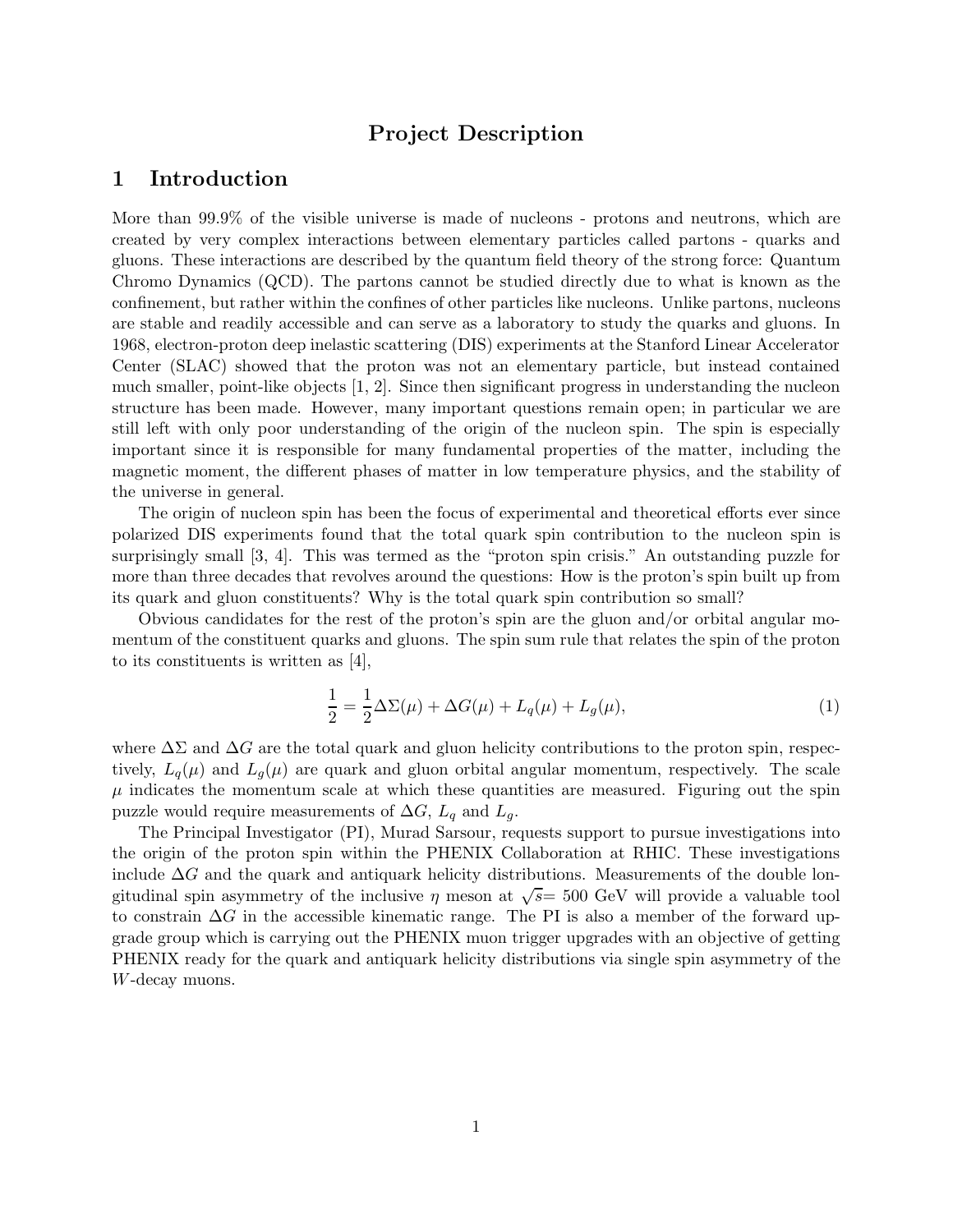### **2 Review of Spin Structure Measurements**

Three decades ago, the EMC (European Muon Collaboration) experiment [3] at CERN found, using deep-inelastic scattering of polarized muon beam off polarized protons, that the total quark spin contribution,  $\Delta\Sigma$ , to the spin of the proton is surprisingly small [3, 4]. The findings triggered several other polarized DIS experiments, with electron beams at SLAC [5, 6, 7], DESY [8] and JLAB [9], and a muon beam at CERN [10]. These experiments confirmed the EMC findings with much increased precision and also expanded the covered range of x and  $Q^2$ . The results stimulated a number of theoretical and experimental groups to try to extract the polarized parton distribution functions from fits of these data [11, 12, 13, 14].  $\Delta\Sigma$  was quite consistent in all fits, indicating that the polarized DIS data offer a reasonable constraint.

The gluons contribute to the polarized DIS cross section at the next-to-leading-order (NLO) level, so  $\Delta G$  was extracted from NLO perturbative QCD (NLO pQCD) analyses of the scale dependence of the inclusive deep-inelastic spin structure function from the DIS data. However, due to the limited x and  $Q^2$  coverage the resulting  $\Delta G$  have rather large uncertainties [7, 10, 12, 14, 15, 16]. In addition, these inclusive DIS measurements provide only sensitivity to the combined contribu-



Figure 1: Polarized parton densities [15] extracted from polarized inclusive DIS and polarized semi-inclusive DIS data at  $Q^2=10$  GeV<sup>2</sup>. The green (yellow) bands correspond to  $\Delta \chi^2=1$  ( $\Delta \chi^2/\chi^2=2\%$ ).

tions of quarks and anti-quarks summed over all flavors. In order to disentangle the individual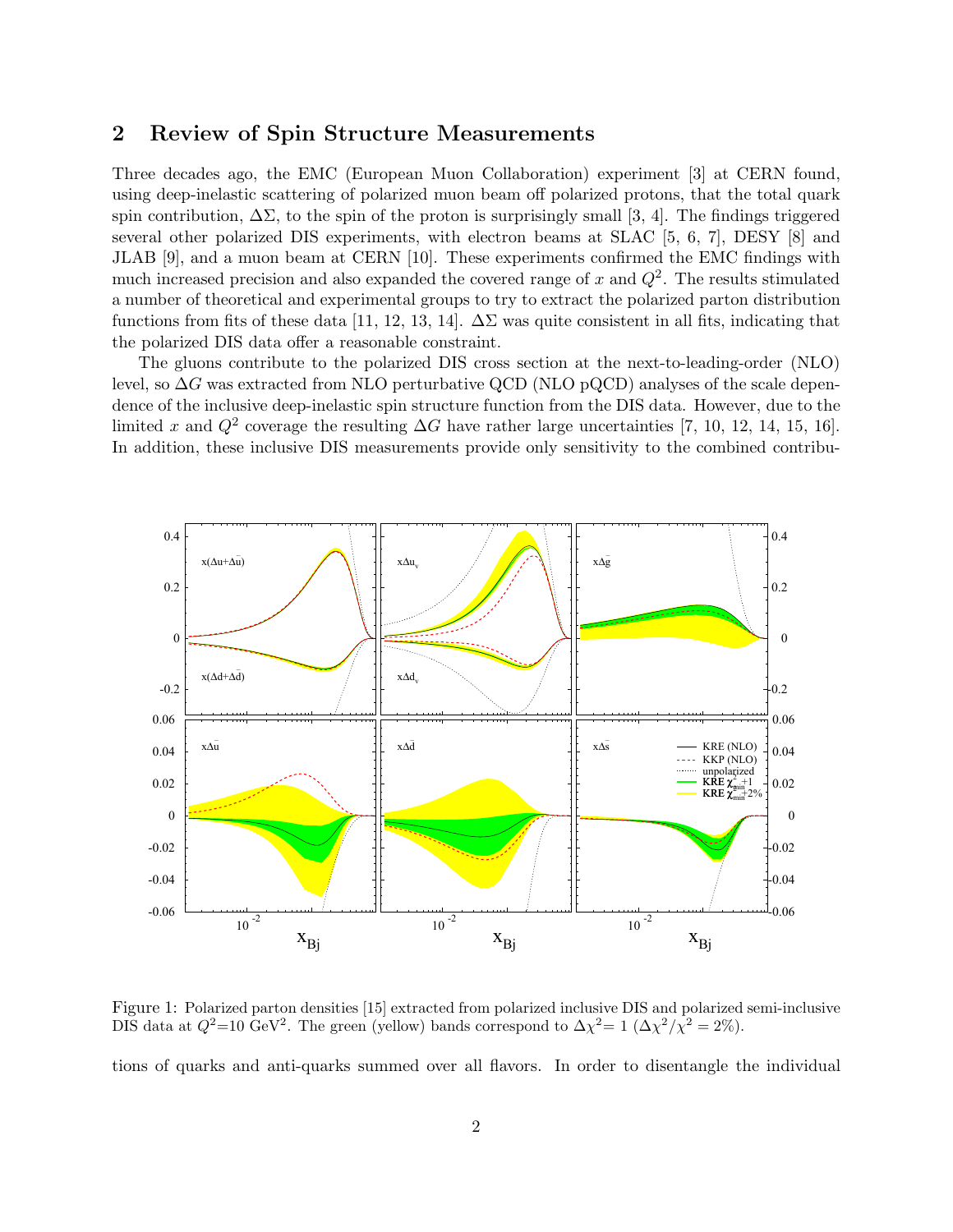spin contributions carried by the quarks, several semi-inclusive DIS measurements have been also made [17, 18, 19]. Figure 1 shows the polarized parton densities from a recent NLO QCD global analysis [15] that included polarized inclusive DIS and polarized semi-inclusive DIS (pSIDIS) data. The SIDIS data combined with fragmentation function measurements allowed for the flavor separation of quark helicity densities. However, it is clear from Figure 1 that significant uncertainty remains regarding the magnitude of the gluon and sea quark helicity distributions. Another outstanding issue is the strange quark helicity distribution. The inclusive DIS data prefer a large negative value for  $\Delta \bar{s}$  while when including the SIDIS data a small positive value is preferred [20, 21].

COMPASS Collaboration utilized the photon-gluon fusion, with a leading order sensitivity to gluons, to access  $\Delta G$ . This was done by looking at charmed mesons [22] or high  $p_T$  particles [17]. Figure 2 shows the latest COMPASS data [23] along with earlier measurements by HERMES [19] and SMC [18] collaborations which used the high  $p_T$ charged particles production to access  $\Delta G$ . These measurements reflect real progress, however, the limited precision,  $Q^2$  reach, and uncertainties due to assumptions in the extraction of  $\Delta G$  from leading order Monte Carlo simulations suggest that these measurements cannot provide definitive answer for  $\Delta G$ .

Currently, there are several DIS facilities that study the nucleon spin structure. COMPASS is expected to run for the next couple of years to improve on their measurements of the quark and gluon polarizations in the



Figure 2: Compilation of leading order  $\Delta G$  extractions from various gluon-photon fusion measurements [23].

proton. JLab, with the 12 GeV program, will focus on the longitudinal quark structure of protons and neutrons at high x. E906 at Fermilab will exploit the Drell-Yan process to probe selectively the antiquark distributions of target protons, deuterons, and nuclei.

The Relativistic Heavy Ion Collider (RHIC) at Brookhaven National Laboratory (BNL) unites several features that make it unique to explore the gluon polarization. The high center of mass energy and high  $p_T$  make NLO pQCD analysis more reliable. Indeed, both PHENIX and STAR, the two major experiments at RHIC, have measured the unpolarized proton-proton cross sections for reactions sensitive to gluons and they are very well described by pQCD predictions over several orders of magnitude [24, 25, 26, 27]. At collider energies, a range of kinematics opens up which allows probing the gluon helicity distribution,  $\Delta g(x)$ , over a wide range of x, thus helping to significantly constrain its x-integral,  $\Delta G$  (=  $\int_0^1 dx \Delta g(x)$ ). In addition, quark polarization measurements at RHIC will be compared to those from DIS and SIDIS. A crucial feature of RHIC is providing two different energies,  $\sqrt{s} = 200$  and 500 GeV. It is conceivable that gluons are still rather strongly polarized towards low momentum fractions, x, so that a significant contribution to  $\Delta G$  could come from that region.

In the past several years, as RHIC was still developing higher luminosity and polarization, mea-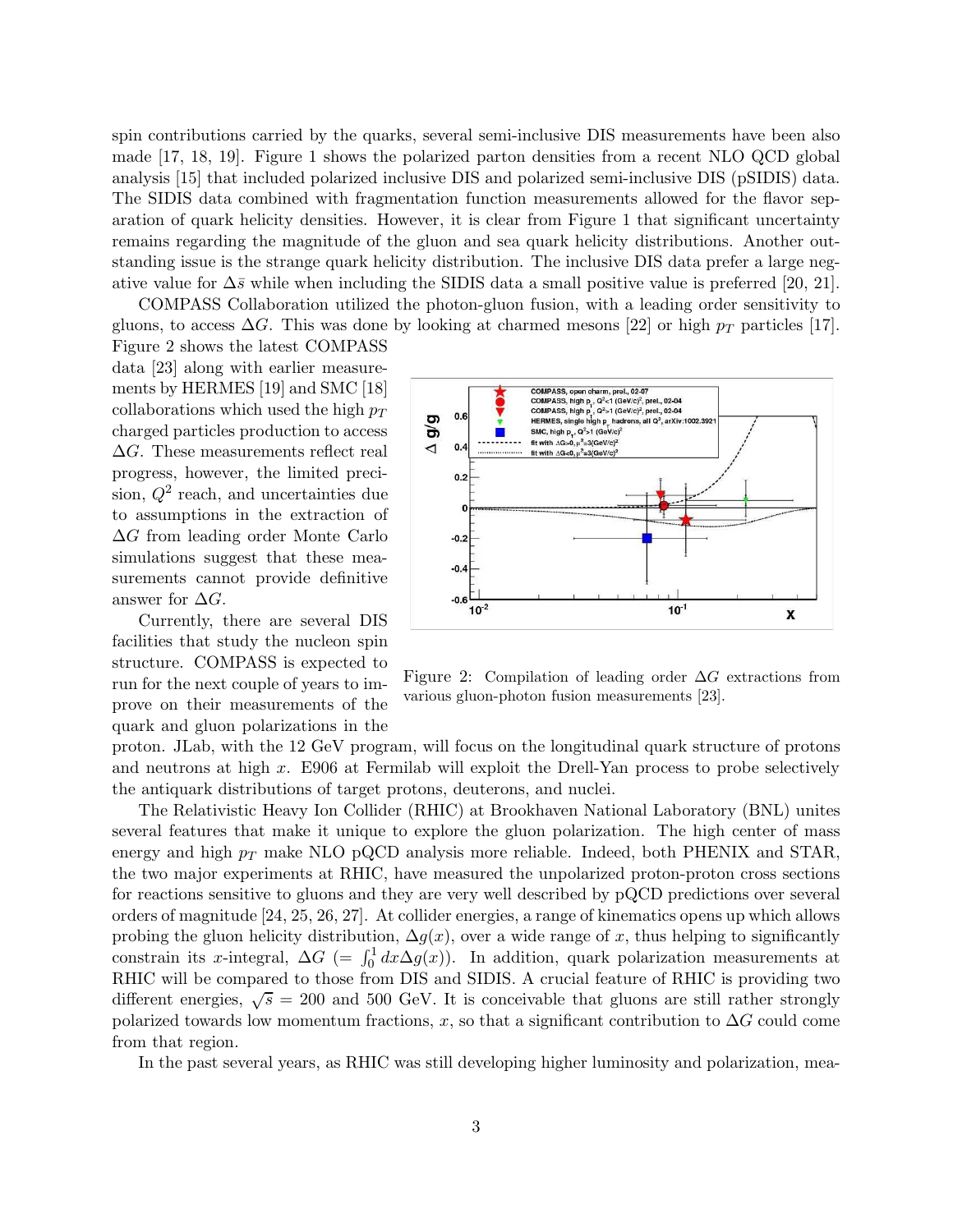surements exploited the abundant channels of inclusive pions and jets. The PHENIX collaboration with its highly segmented calorimeter focused on the inclusive  $\pi^0$  A<sub>LL</sub> [26, 27, 28, 29] and inclusive photon reconstruction [30], while the STAR collaboration with its large acceptance detector focused on the inclusive jets  $A_{LL}$  [25, 31, 32]. RHIC data from inclusive probes (jets and  $\pi^0$ ) were included in a recent NLO global analysis [20, 21], DSSV, which is the first to include inclusive DIS, SIDIS, and RHIC pp collision data. The results of this analysis, shown in Figure 3, indicate that  $\Delta q(x, Q^2)$ 



Figure 3: DSSV polarized sea and gluon densities [20] compared to previous fits [12, 15]. The green (yellow) bands correspond to  $\Delta \chi^2 = 1$  ( $\Delta \chi^2 / \chi^2 = 2\%$ ).

is small in the accessible range of momentum fraction,  $x$ , with a possible node in the distribution near  $x \sim 0.1$ , basically evolving away at higher scales with an opposite phase from GS-C [11]. A study of the DSSV  $\chi^2$  distribution shows that RHIC data set substantial new constraints on the polarized gluon distribution in the proton over the kinematic range  $0.05 < x < 0.2$  [20]. However, in spite of these improvements there are still significant uncertainties regarding  $\Delta G$ . This is clear in Figure 4 which shows the GS-C in the left panel and DSSV in the lower right panel, two independent global fits, both fit the inclusive jet data very well even though they assume two different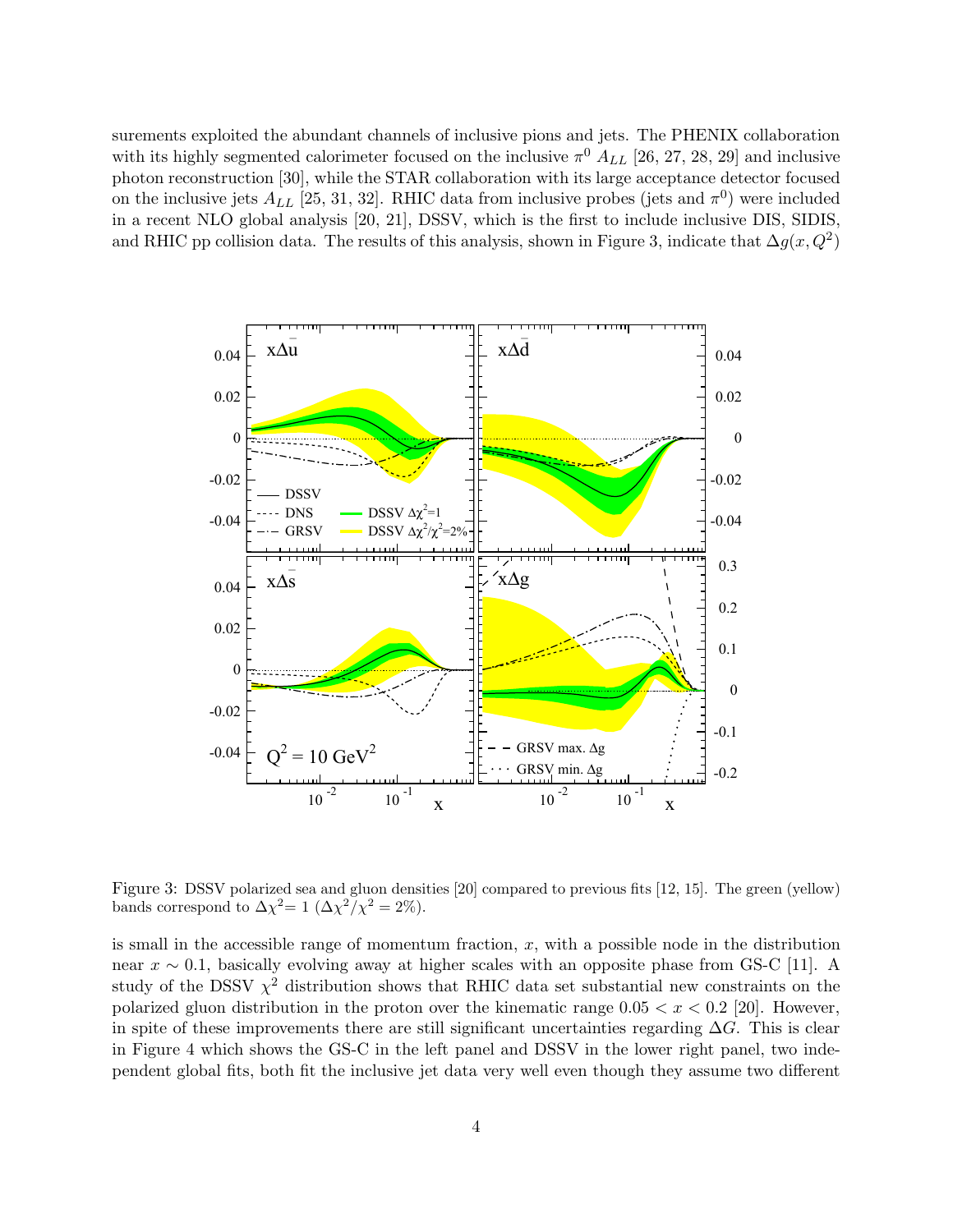

Figure 4: Left panel: preliminary 2006  $A_{LL}$  for inclusive jet production at  $\sqrt{s} = 200$  GeV versus jet  $p_T$ , where the error bars are statistical and the gray bands indicate the systematic uncertainties. Right panel: comparison of PHENIX (top) and STAR (bottom) data to the DSSV fit. The shaded bands correspond to  $\Delta \chi^2 = 1$  and  $\Delta \chi^2 / \chi^2 = 2\%$  [20].

functional forms. RHIC provided lengthy  $\sqrt{s} = 200$  GeV run in 2009 that will decrease the uncertainties associated with the inclusive  $\pi^0$  and jets, allow for studying other inclusive probes like prompt photons and  $\eta$  mesons, and give the opportunity to collect enough statistics to do di-jets and di-hadron measurements that will provide x-dependence of  $\Delta q(x, Q^2)$ . RHIC also provided the first exploratory run at  $\sqrt{s} = 500$  GeV for luminosity and polarization development. The  $\sqrt{s} = 500$ GeV data allows probing lower x-region for  $\Delta G$  measurement and will also put RHIC in a unique position to shed light on the quark and antiquark polarizations, sorted by quark flavor, through parity-violating production of W bosons [33, 34, 35].

### **3 Proposed Project**

This proposal requests support for the Georgia State University spin group to carry out measurements that shed light on the proton spin structure. The project will have the following components:

### **3.1 Inclusive** η **Double Longitudinal Spin Asymmetry**

The PI proposes to measure the double longitudinal spin asymmetry in  $\eta$  meson production ( $\vec{p}+\vec{p} \rightarrow$  $(\eta + X)$ ,  $A_{LL}^{\eta}$ , which provides a valuable tool to constrain  $\Delta G$  in the accessible kinematic range.  $\eta$  me-<br>son is produced conjously in the proton-proton collisions, and it is reconstructed through its primary son is produced copiously in the proton-proton collisions, and it is reconstructed through its primary decay channel,  $\eta \to \gamma \gamma$ , with ~ 39% branching ratio, in the highly segmented PHENIX electromagnetic calorimeter (EMCal) [36]. The reconstruction procedure is very similar to  $\pi^0$  meson which has been done successfully over the past years [24, 27, 37]. Figure 5 shows reconstructed invariant mass distributions in the vicinity of the  $\eta$  peak from run 2009 data at  $\sqrt{s} = 200$  GeV. The primary inclusive channel to study  $\Delta G$  at the PHENIX experiment is  $\pi^0$ , however,  $\eta$  is the second most abundant probe [38] and gives reasonable statistical uncertainties and thus sizable weights in global fits.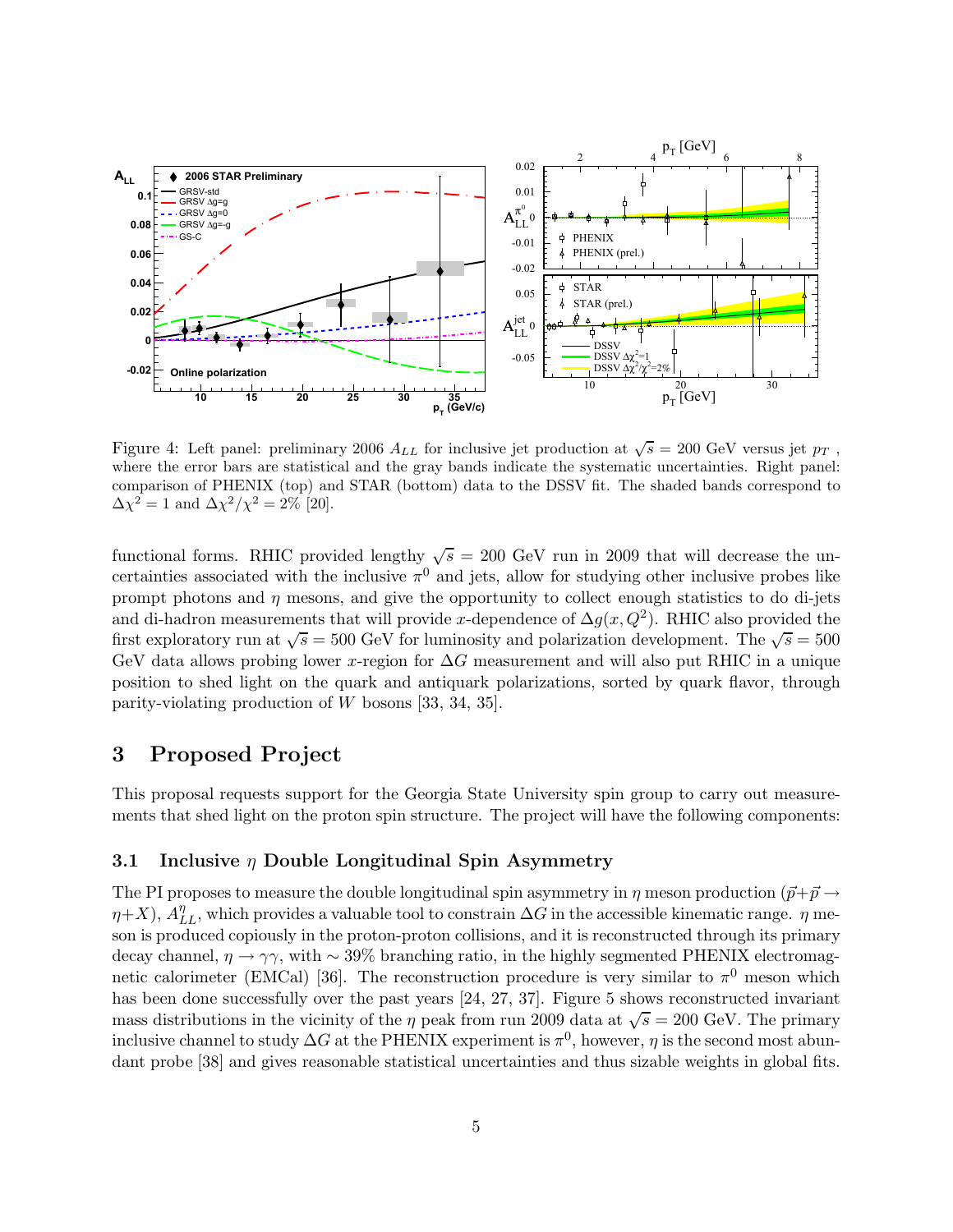In addition, the measurement of the  $A_{LL}^{\eta}$  adds independent<br>data with different systematics data with different systematics to the present set of polarized data available to PDF fits. Even when compared to the  $\pi^0$  data on double helicity asymmetries, the difference in the fragmentation functions can lead to a different sensitivity to certain PDFs.

 $A_{LL}$  is defined as,

$$
A_{LL} = \frac{\sigma^{++} - \sigma^{+-}}{\sigma^{++} + \sigma^{+-}} = \frac{\Delta \sigma}{\sigma} \quad (2)
$$



where  $\sigma^{++}$  ( $\sigma^{+-}$ ) is the differential cross section when the beam protons have equal (opposite) helicities. Assuming the hadron

Figure 5: Invariant mass distributions in the vicinity of the  $\eta$  peak for the high  $p_T$  triggered data set and for two different bins of  $p_T$ .

(i.e.  $\eta$ ) produced at high transverse momentum,  $p<sub>T</sub>$ , the cross section reads up to corrections suppressed by inverse powers of  $p_T$ :

$$
d\Delta \sigma = \sum_{abc} \Delta f_a \otimes \Delta f_b \otimes \Delta \hat{\sigma}^{ab \to cX'} \otimes D_c^h, \tag{3}
$$

where  $\Delta f_a$  and  $\Delta f_b$  are the polarized parton distributions for quarks (u,d,s) and gluons, and  $\Delta \hat{\tau}$  is the grin dependent hard gestioning gross section which is selected in pOCD.  $D^h$  is the  $\Delta\hat{\sigma}$  is the spin dependent hard scattering cross section which is calculable in pQCD.  $D_c^h$  is the fragmentation function (EF) which represents the probability for a parton  $c$  to fragment into a fragmentation function (FF) which represents the probability for a parton  $c$  to fragment into a hadron h. It is apparent in Equation 3 that gaining information on the spin-dependent PDFs depends on how well we know the FF of the inclusive hadron being measured. Initially,  $\eta$  cross section measurements from  $e^+ + e^-$  scattering have been used to extract FFs for  $\eta$  production, but the  $\eta$  FF is constrained further by including precise  $\eta$  to  $\pi^0$  cross section ratios [39]. Figure 6 shows the contributions of the various scattering subprocesses gluon-gluon (gg), quark-gluon (qg), and quark-quark (qq) to the  $\eta$  production as a function of  $p_T$ . For comparison, they are also shown in the case of  $\pi^0$  production [40]. In addition to the dominant gluon to  $\eta$  fragmentation, a strong strange quark to  $\eta$  fragmentation is expected especially at higher z, and  $A_{LL}^{\eta}$  measurement<br>would provide constraint on the strange quark contribution to the spin of the proton [41]. This is would provide constraint on the strange quark contribution to the spin of the proton [41]. This is particularly important given the disagreement between the global fits when including or excluding the SIDIS data to the DIS data as mentioned earlier. The size of  $\Delta s + \Delta \bar{s}$  is not only a topic of interest for nucleon spin structure but also for dark matter enthusiasts, the uncertainty in  $\Delta s + \Delta \bar{s}$ provides the single largest uncertainty in predictions of the spin-dependent elastic scattering cross sections of super-symmetric dark matter particle on protons and neutrons [21].

Experimentally,  $A_{LL}$  is determined by counting the luminosity normalized observable yields when the colliding protons have aligned  $(N^{++})$  and anti-aligned  $(N^{+-})$  helicities and polarizations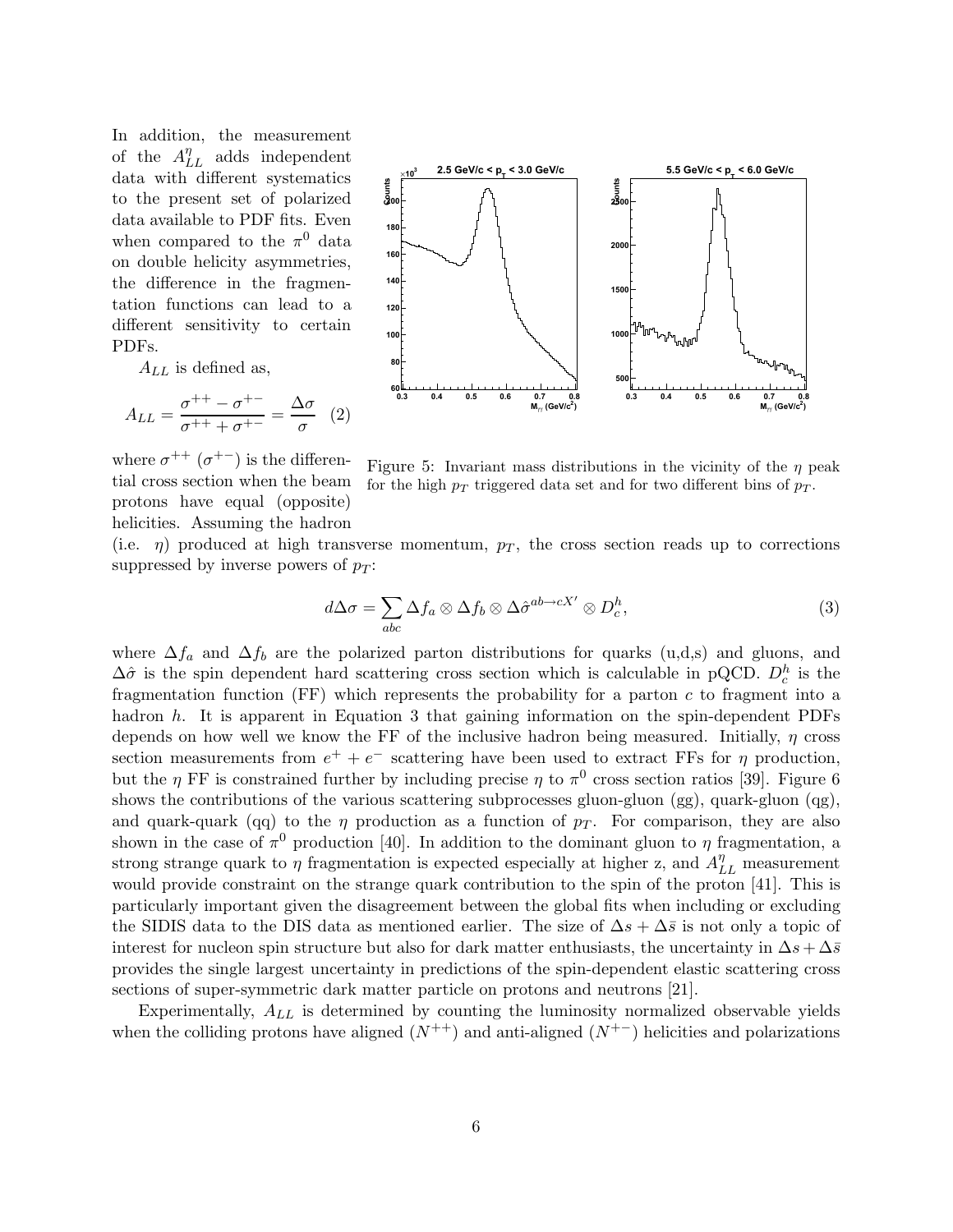

Figure 6: Fractional contribution of gluon-gluon (gg), quark-gluon (qg), and quark-quark (qq) scattering to the  $\eta$  and  $\pi^0$  production as a function of  $p_T$ .

of  $P_1$  and  $P_2$ , according to the following equation,

$$
A_{LL} = \frac{1}{|P_1||P_2|} \frac{N^{++} - N^{+-}}{N^{++} + N^{+-}} \tag{4}
$$

In 2009, PHENIX collected  $\sim 13$  pb<sup>-1</sup> at  $\sim 55\%$  polarization at  $\sqrt{s}$  = 200 GeV. The PI carried out the data analysis to extract  $A_{LL}^{\eta}$  from the 200 GeV data set and preliminary results<br>were released in June 2010 and seen to be published with  $A_{\eta}^{\eta}$ . Figure 7 shows the puliminary were released in June 2010 and soon to be published with  $A_{LL}^{\pi^0}$ . Figure 7 shows the preliminary  $A_{LL}$  for mid-rapidity inclusive n production from the combined 2005, 2006, and 2009 data at 200  $A_{LL}$  for mid-rapidity inclusive  $\eta$  production from the combined 2005, 2006, and 2009 data at 200 GeV as a function of  $p_T$ . Figure 7 also shows NLO pQCD calculations which incorporate two different scenarios for  $\Delta g(x)$ , including the best global fit to the inclusive DIS data (std) and the zero gluon polarization  $(\Delta g(x) = 0)$  [12, 20]. It also shows the DSSV global fit prediction that includes data from DIS, SIDIS, and RHIC [20].  $A_{LL}^{\eta}$  is consistent with zero over the measured<br>range as expected based on the apparent similarity of the n and  $\pi^0$  fragmentation functions and range as expected based on the apparent similarity of the  $\eta$  and  $\pi^0$  fragmentation functions and since  $A_{LL}^{\pi^0}$  is consistent with zero as well [27]. The PI gave a public presentation of the preliminary<br>2009  $A^{\eta}$  results along with other recent PHENIX results from the longitudinal and transverse 2009  $A_{LL}^{\eta}$  results along with other recent PHENIX results from the longitudinal and transverse<br>spin programs at Diffraction 2010 [42] spin programs at Diffraction 2010 [42].

In 2009, RHIC also had its first exploratory run at  $\sqrt{s} = 500$  GeV and the PHENIX experiment collected ~ 8 pb<sup>-1</sup> at ~ 39% polarization which provides a good data sample for  $\eta$  cross section and first look  $A_{LL}$  measurements. At 500 GeV,  $A_{LL}^{\eta}$  measurement is especially important since <br>*n* is less effected by the cluster merging of the reconstructed di-photons than  $\pi^0$ . This not only  $\eta$  is less effected by the cluster merging of the reconstructed di-photons than  $\pi^0$ . This not only brings  $\eta$  statistically closer to  $\pi^0$  but also makes  $A_{LL}^{\eta}$  a vital independent cross check for  $A_{LL}^{\pi^0}$ . The plan for the PI is to work with Mr. Behnam Aryafar, a graduate student, to extract  $A_{LL}^{\eta}$  from<br>the 500 GeV runs in 2011 and 2012. The projected uncertainties on  $A^{\eta}$  from the 500 GeV run in the 500 GeV runs in 2011 and 2012. The projected uncertainties on  $A_{LL}^{\eta}$  from the 500 GeV run in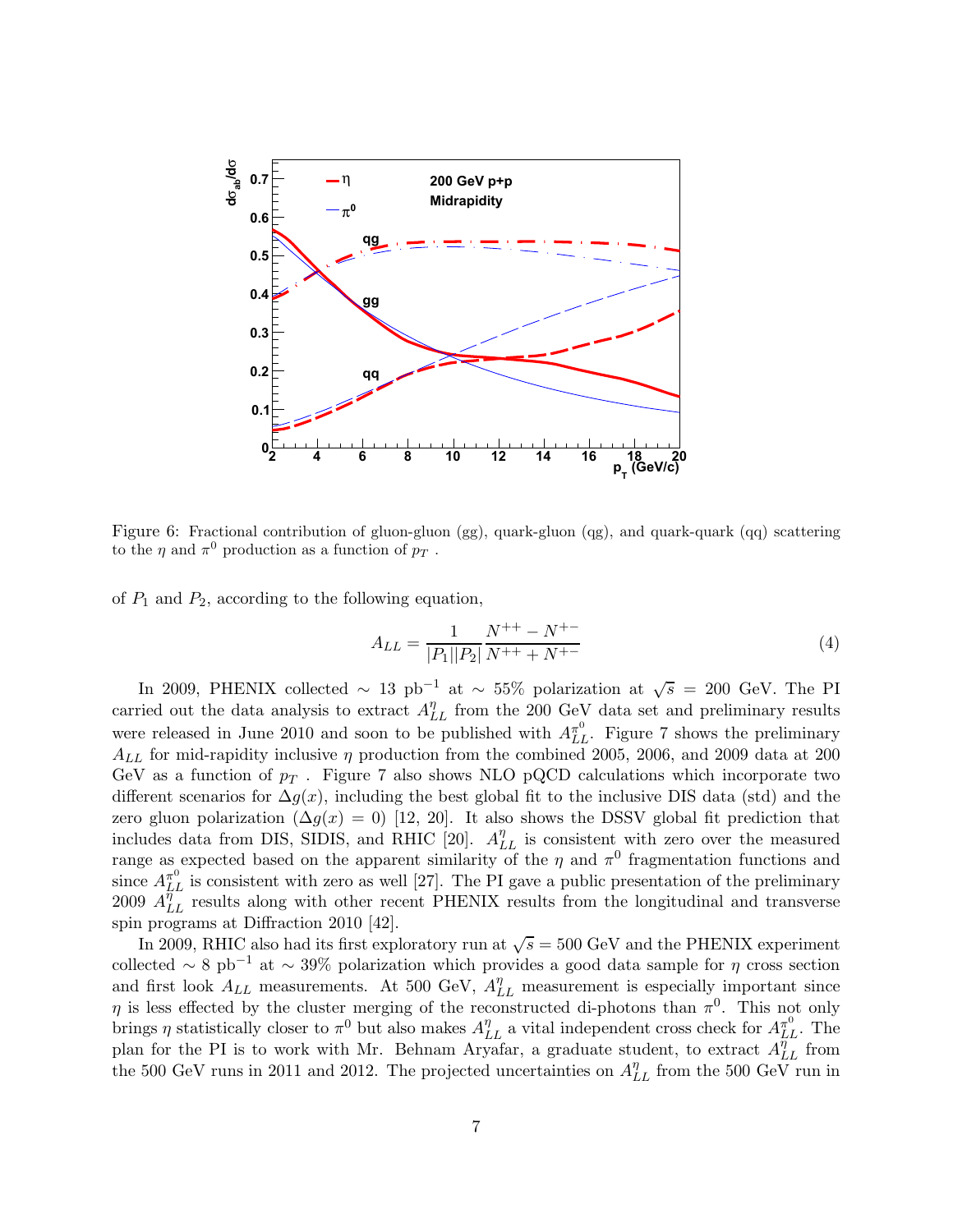

Figure 7: preliminary  $A_{LL}$  for mid-rapidity inclusive  $\eta$  production from the combined 2005, 2006, and 2009 data at 200 GeV as a function of  $p_T$ . The results are compared to NLO pQCD calculations using two different sets of polarized PDFs [20, 12], and DSSV fit [20].

2011, assuming 50 pb<sup>-1</sup> recorded luminosity at 60% polarization and compared to 300 pb<sup>-1</sup> at 60% polarization, are shown in Figure 8. This project is expected to be Mr. Aryafar's thesis project.



Figure 8: Statistical projections of  $A_{LL}$  for inclusive  $\eta$  production at  $\sqrt{s} = 500$  GeV expected in run 2011. The PI is currently finishing up the analysis of the 500 GeV data set to produce  $\eta$  cross section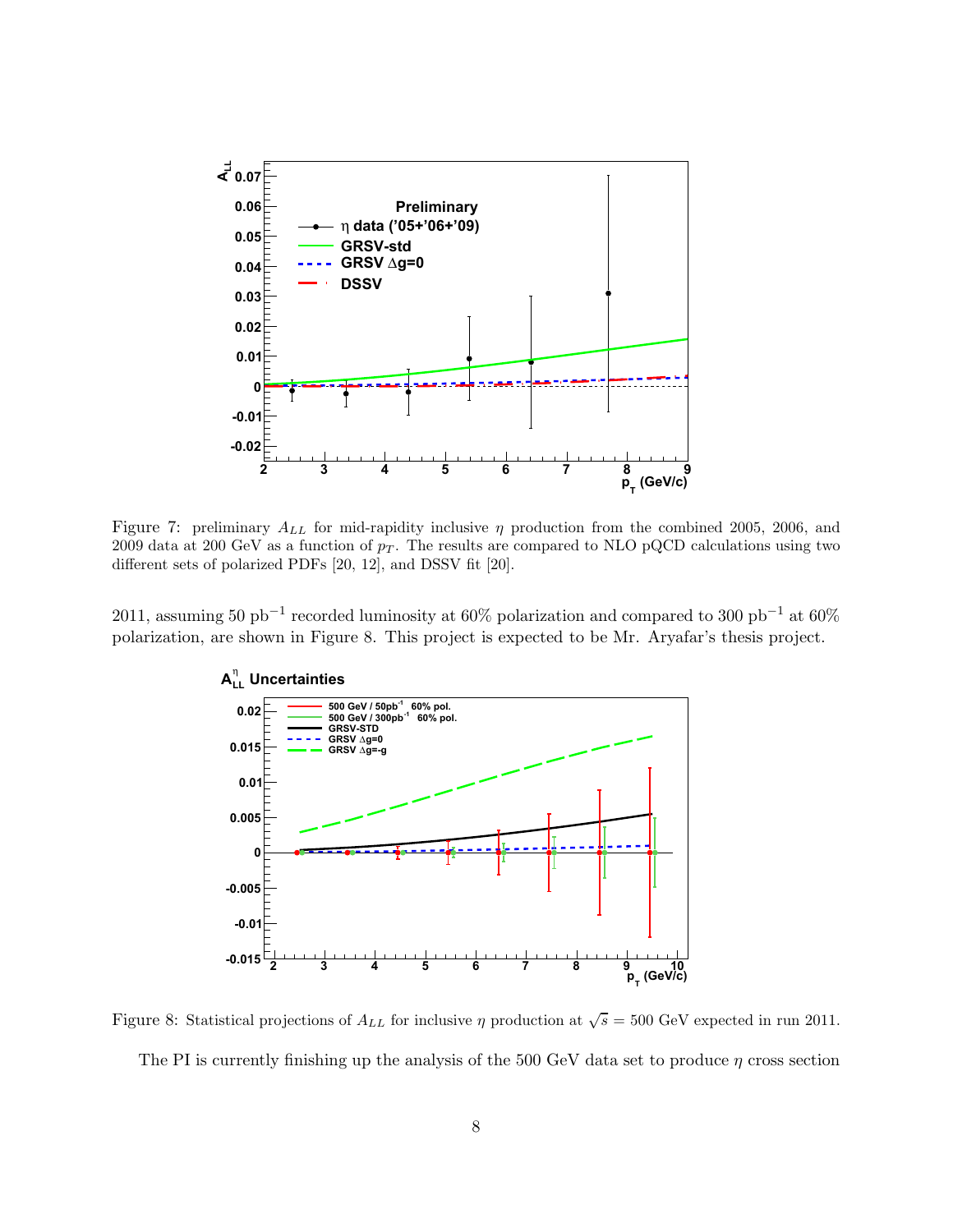and  $A_{LL}$ . The cross section measurement is be to added to  $\eta$  cross section measurements from  $e^+ + e^-$  scattering and PHENIX's previous  $\eta$  cross section measurements to reduce uncertainties associated with the extracted fragmentation functions for  $\eta$  production. The cross section and  $A_{LL}$ from inclusive  $\eta$  production are expected to be published soon along with those of  $\pi^0$  production at 500 GeV.

### **3.2 Sea Quark and Antiquark Polarization**

A major emphasis of the PHENIX spin program is to cleanly and accurately measure the sea quark and antiquark polarizations, sorted by quark flavor. This will clarify the overall picture of small total quark and antiquark contribution to the spin of the proton. The single spin asymmetry,  $A_L$ , of maximally parity violating W production in the longitudinal polarized proton scattering provide a very clean way to study quark and antiquark polarizations. These asymmetries are expected to be large in polarized proton-proton collisions at RHIC [33, 43]. In addition, independence of fragmentation functions and associated uncertainties and the high energy scale set by the W mass will make it possible to extract quark and antiquark polarizations from the single spin asymmetries in W production with minimal theoretical uncertainties. All the mentioned above makes RHIC an ideal place and powerful tool to study quark and antiquark polarizations.

The single spin asymmetry in W production,  $A_L^W$ , is defined as the difference over the sum of cross-sections for one longitudinally polarized proton to scatter off another unpolarized proton: the cross-sections for one longitudinally polarized proton to scatter off another unpolarized proton:

$$
A_L^W = \frac{\sigma^{\uparrow}(pp^{\uparrow} \to W X) - \sigma^{\downarrow}(pp^{\downarrow} \to W X)}{\sigma^{\uparrow}(pp^{\uparrow} \to W X) + \sigma^{\downarrow}(pp^{\downarrow} \to W X)} \tag{5}
$$

At RHIC, the W boson is observed through its leptonic decay,  $W \to l\nu$ , and since RHIC detectors are not hermetic only the high  $p<sub>T</sub>$  charged lepton can be measured and not the associated neutrino. However, it was shown in [44] that by applying certain experimental cuts on the observed leptons the measurable asymmetries as a function of rapidity are a viable alternative to those of the W boson. The full impact of such measurement is realized through a global analysis that also includes the SIDIS data [43].

At the lowest order (LO) the W<sup>-</sup> production, for example, involves primarily  $d\bar{u} \to W^-$  and  $A_L^{W^-}$  can be written as a superposition of two cases,

$$
A_L^{W^-} \approx \frac{-\Delta d(x_1)\bar{u}(x_2) + \Delta \bar{u}(x_1)d(x_2)}{d(x_1)\bar{u}(x_2) + \bar{u}(x_1)d(x_2)}
$$
(6)

where  $\Delta d$  and  $\Delta \bar{u}$  are the helicity distributions and  $x_{1,2} = \frac{M_W}{\sqrt{s}} e^{\pm y_W}$ .  $y_W$  is the rapidity of the  $W$  here and  $\sqrt{s}$  is the hedronic senter of mass. DUENIV's forward muon detectors present W boson and  $\sqrt{s}$  is the hadronic center of mass. PHENIX's forward muon detectors present a unique opportunity to carry out this measurement since they sample quite asymmetric parton collisions where at these large rapidities:  $x_1 \sim 1$  and  $x_2 \ll 1$ . This allows the separation between the quark and antiquark contributions where the  $W^-$  production at  $x_1 >> x_2$  gives:  $A_L(forward W^-\rightarrow \mu^-)\approx -\Delta d(x_1)/d(x_1)$  and  $A_L(backward W^-\rightarrow \mu^-)\approx \Delta \bar{u}(x_1)/\bar{u}(x_1)$ . Similarly, the  $W^+$  production will allow access to  $\Delta u/u$  and  $\Delta d/\bar{d}$  but due to the fixed neutrino helicity the relative flavor contributions in forward and backward rapidity regions are not as easily separable. In addition, midrapidity  $A_L$  measurements of  $W^{\pm}$  production combine contributions from both u and  $\bar{d}$  polarizations, and from d and  $\bar{u}$  polarizations in W production [35].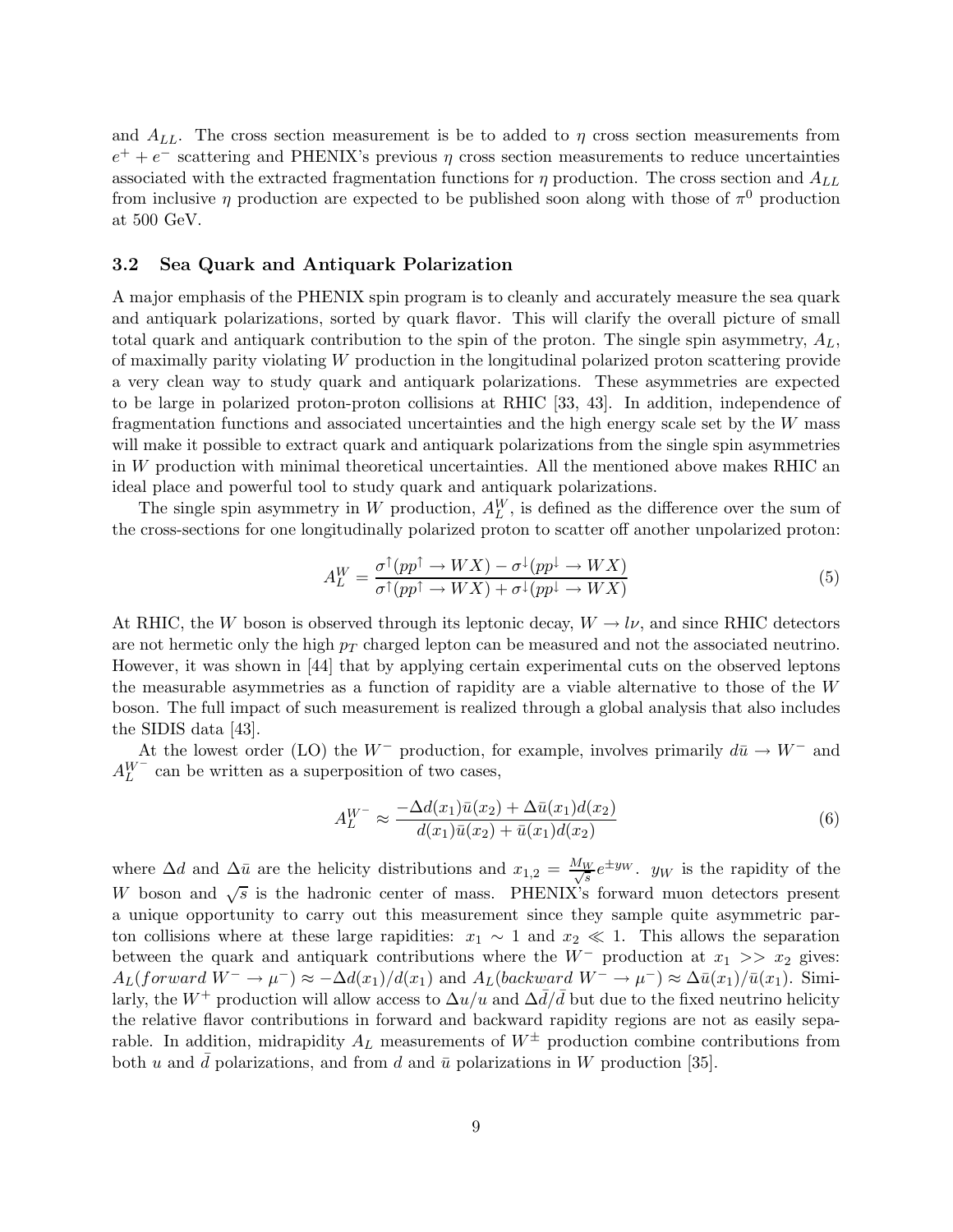The rate for W production in proton-proton collisions at  $500 \text{ GeV}$  is very small and the measurement requires high luminosity running which results in high backgrounds. These backgrounds are dominated by decay muons from low momentum hadrons (i.e. pions and kaons) that punch through the front absorber and decay in the tracking volume of the muon tracking detector (MuTr). MC simulations of these background muons along with W-decay muons versus  $p_T$  are shown in Figure 9. Cosmic rays and beam backgrounds are another expected source of backgrounds.



Figure 9: False high  $p_T$  muon background from kaon and pion decays. The thick black curve shows the W-decay muons.

The existing detector and muon trigger setup provide a rejection factor  $R \sim 100$  or even less under higher rate conditions that we expect to see at 500 GeV running. Consequently, the forward trigger upgrade was started several years ago, where tracking and timing information are provided to a new set of muon trigger processors to complement the current trigger and to improve the overall rejection power. The forward trigger upgrades include: (1) New front-end electronics for the muon tracking chambers to send tracking information to new dedicated muon trigger processors. This system has been developed, constructed, and fully installed and integrated. (2) Two resistive plate chamber (RPC) trigger detector stations, RPC-1 upstream and RPC-3 downstream, added to each muon spectrometer (north and south muon arms). RPC-3 is completely installed in both south and north arms. RPC1 in both arms will be completed before the start of run 2012. The RPC stations will be used for both tracking and timing. The timing information will add background rejection power in offline analysis. Additionally, new 35 cm thick steel absorbers will be installed upstream of each of the muon spectrometers before run 2011. MC simulations as well as analysis of the data taken in 2009 at 500 GeV with a prototype absorber show that an absorber with a thickness of two nuclear interaction lengths will provide full suppression of these backgrounds.

Cosmic ray muons are another source of background that was not well understood. The PI, X. He, and J. Ying from Georgia State University analyzed recent cosmic ray data taken before and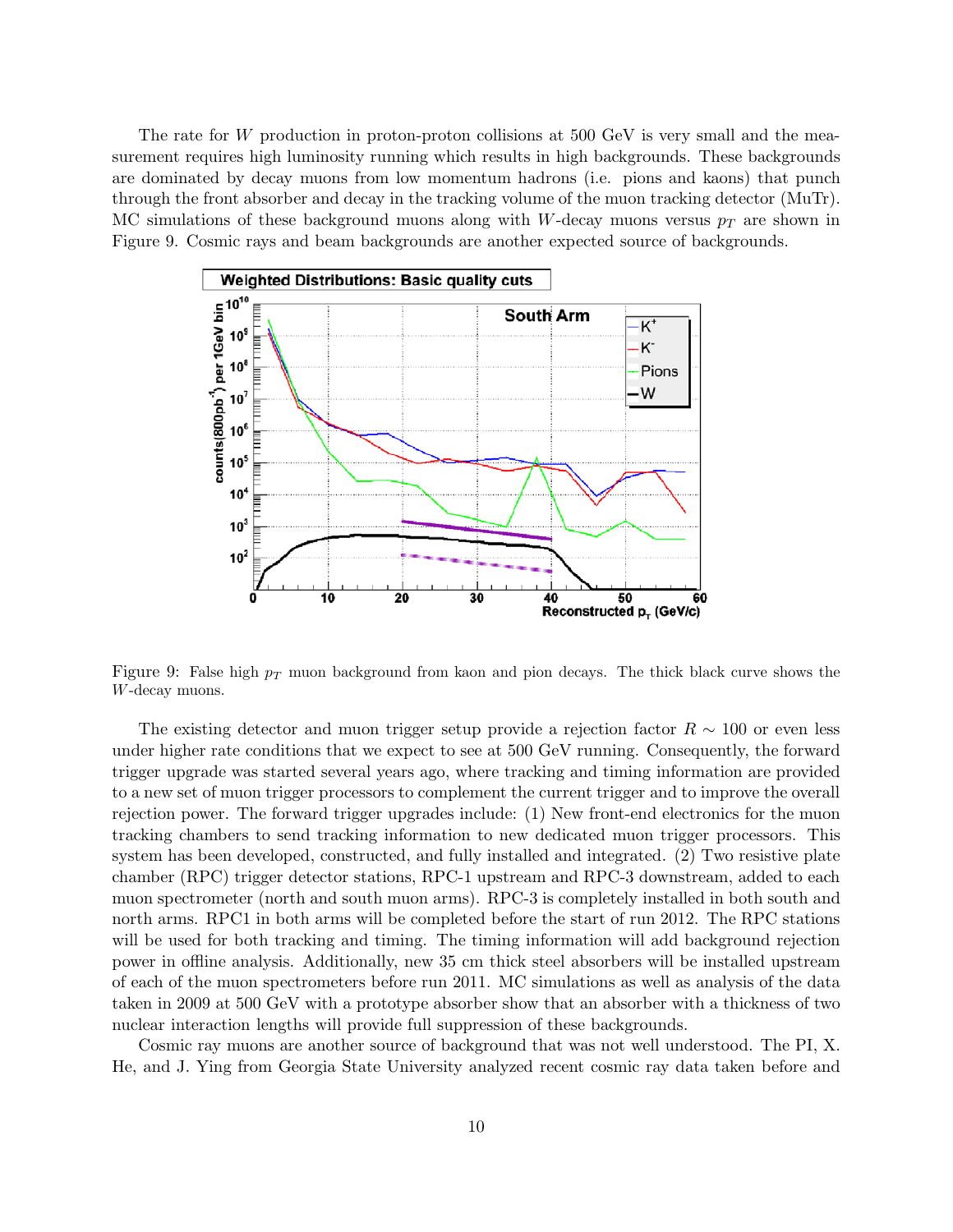after run 2009 and near the end run 2010 by the PHENIX collaboration to study this background. Detailed analysis of these data showed that using the current system with all possible cuts suppresses the cosmic muon survival rate to  $0.0017 \pm 0.006$  mHz from run 2009 data and  $0.0013 \pm 0.004$  mHz from run 2010. These rates are at least 30 times less than the expected W-decay muon rate,  $\sim 0.5$  mHz. Additional suppression power of the cosmic backgrounds comes from the RPCs timing information. The cosmic muons enter the muon arms from back and can be easily distinguished from W-decay muons which emerge from the collision region since they register hits in RPC 3 before RPC1. This means that with the help of the RPCs the cosmic backgrounds will be suppressed to a very negligible level even at high rates were using all possible cuts may not be as efficient.

Currently, the PI is working with a smaller group within the forward upgrade group on new full detector simulation to understand the backgrounds more thoroughly and confirm them in the data to simulate the various QCD background in preparation for run 2011. Full PYTHIA 6.4 simulation has been started using the tune A which reproduces most of the 200 GeV cross sections measured at RHIC. No direct comparisons of this tune to 500 GeV RHIC data were performed and some differences are possible. The events are generated separately for different sub-processes: light and diffractive physics, open charm, open bottom, onium production, direct photon processes, Drell Yan and Z boson processes, W boson processes as well as  $Z+jet$  and  $W+jet$  processes. Those events are then processed by the PHENIX detector simulation (based on GEANT) and reconstructed by the muon arm reconstruction software.This MC production will allow us to test all previously considered cuts to reduce the backgrounds in the high  $p_T$  region for the W-decay muon signals. In comparison to the previous work, mostly single particle simulations, it will be possible to test these cuts under realistic conditions and also be able to investigate further isolation criteria.

With the ongoing upgrade efforts of the forward muon trigger and extended data collection at  $\sqrt{s}$  = 500 GeV decay lepton measurements in the forward rapidity regions can be made with sufficient accuracy to discriminate between different flavor scenarios for the polarized quark distributions in the nucleon. PHENIX is projected to collect 150 pb−<sup>1</sup> from runs 2011 and 2012 combined. Assuming that background rejection capability with offline cuts and the absorber doesn't live up to the expectation, the forward silicon vertex detector (fvtx) can be used for further rejection beginning in run 2012. In this case a tighter cut on the vertex is required which will result in collecting only 50 pb<sup>-1</sup> in run 2012, and having signal-to-background ratio of 3.0. Figure 10 shows the expected uncertainties for this scenario. The curves in the figure are the results of various pQCD fits including different inclusive and smei-inclusive DIS data along with previous RHIC data. It is quite clear that even if things don't live up expectations the 500 GeV data from PHENIX will have a substantial impact. The top two panels in Figure 11 show the current uncertainties obtained by a pQCD fit [20, 21] to the world data from inclusive and semi-inclusive deep inelastic scattering, while the lower two panels show the impact of the  $W^{\pm} A_L$  for 300 pb<sup>-1</sup> with a mean polarization of 60%. The W data reduce the uncertainties on the sea-quark polarizations for  $0.05 < x < 0.6$  significantly, furthermore, serve as a set of complementary measurements to the ones in semi-inclusive DIS.

The plan for PI is to continue contributing to the simulations efforts and with Mr. Guragain work on data from runs 2011 and 2012 to extract  $A_L$  for W-decay muons. These asymmetry measurements are expected to be Mr. Guragain Ph.D. project. In addition, the PI and the GSU heavy ion group are making substantial contributions to several aspects of the Forward Muon Trigger Upgrade hardware and devoted significant resources to the RPC factory work. The Forward Muon Trigger Upgrade project will serve the interests of both W physics (spin program) and heavy flavor physics (heavy ion program). A major part of GSU involvement is RPC research and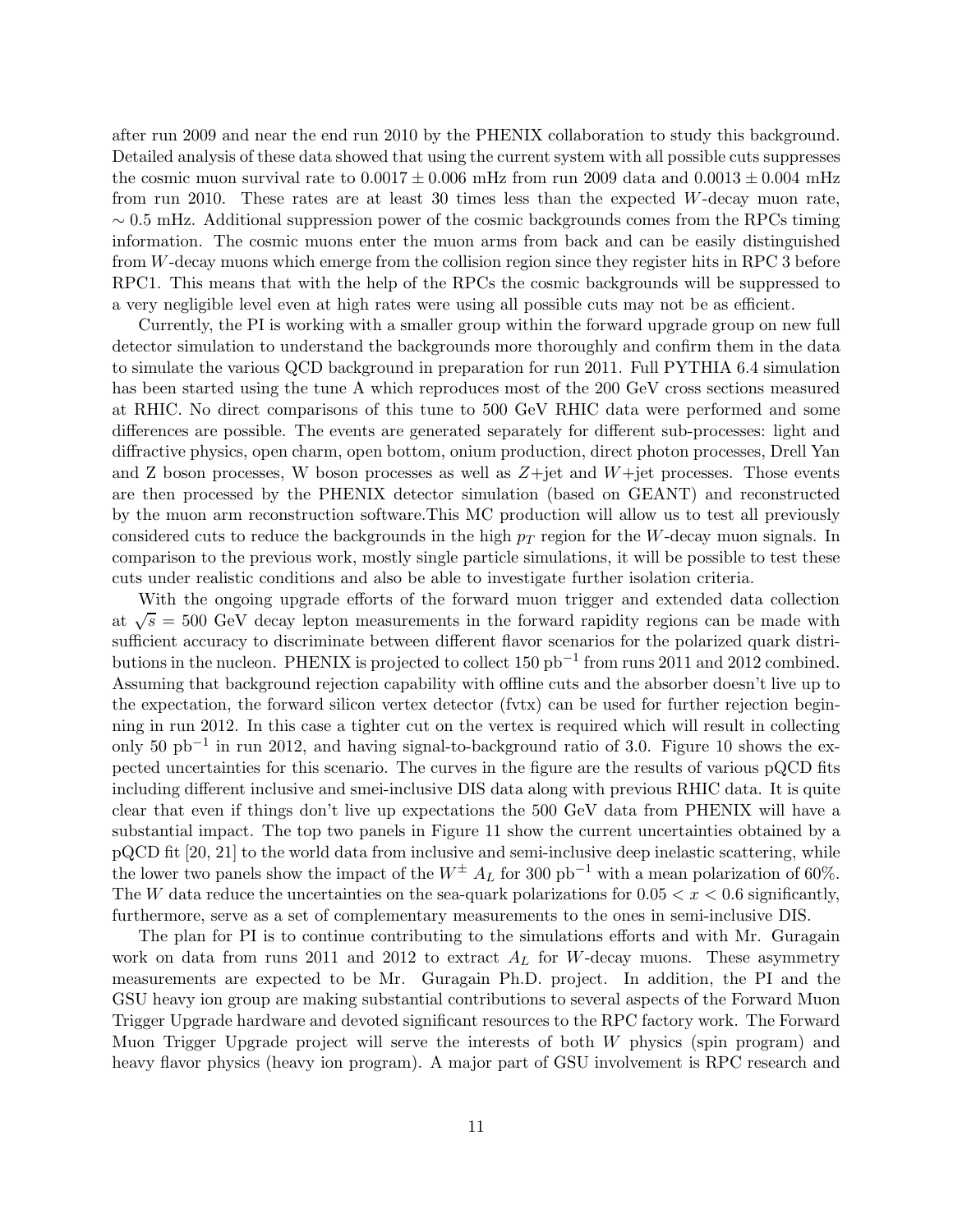

Figure 10: Expectation for uncertainties in W asymmetry measurements with 50 pb<sup>−</sup><sup>1</sup> recorded with 50% polarization and S/B=3.0.

development (R&D) to gain a working knowledge of RPC detectors in PHENIX and to develop detector assembly and quality assurance procedures for the RPC factory at BNL. The PI recently obtained a large laboratory space at GSU to house the RPC prototype that was used for testing and cosmic studies during run 2009. This prototype will extend our R&D studies from much smaller RPC modules to real size and similar design to the actual PHENIX RPCs which would provide more realistic model for our R&D efforts of PHENIXs RPCs and thus most beneficial. The PI gave a public presentation at the April APS meeting where he presented the results from run 2009 prototype RPC tests at 500 GeV and other RPC performance tests, as well as results for local RPC monitoring and studies at GSU [45].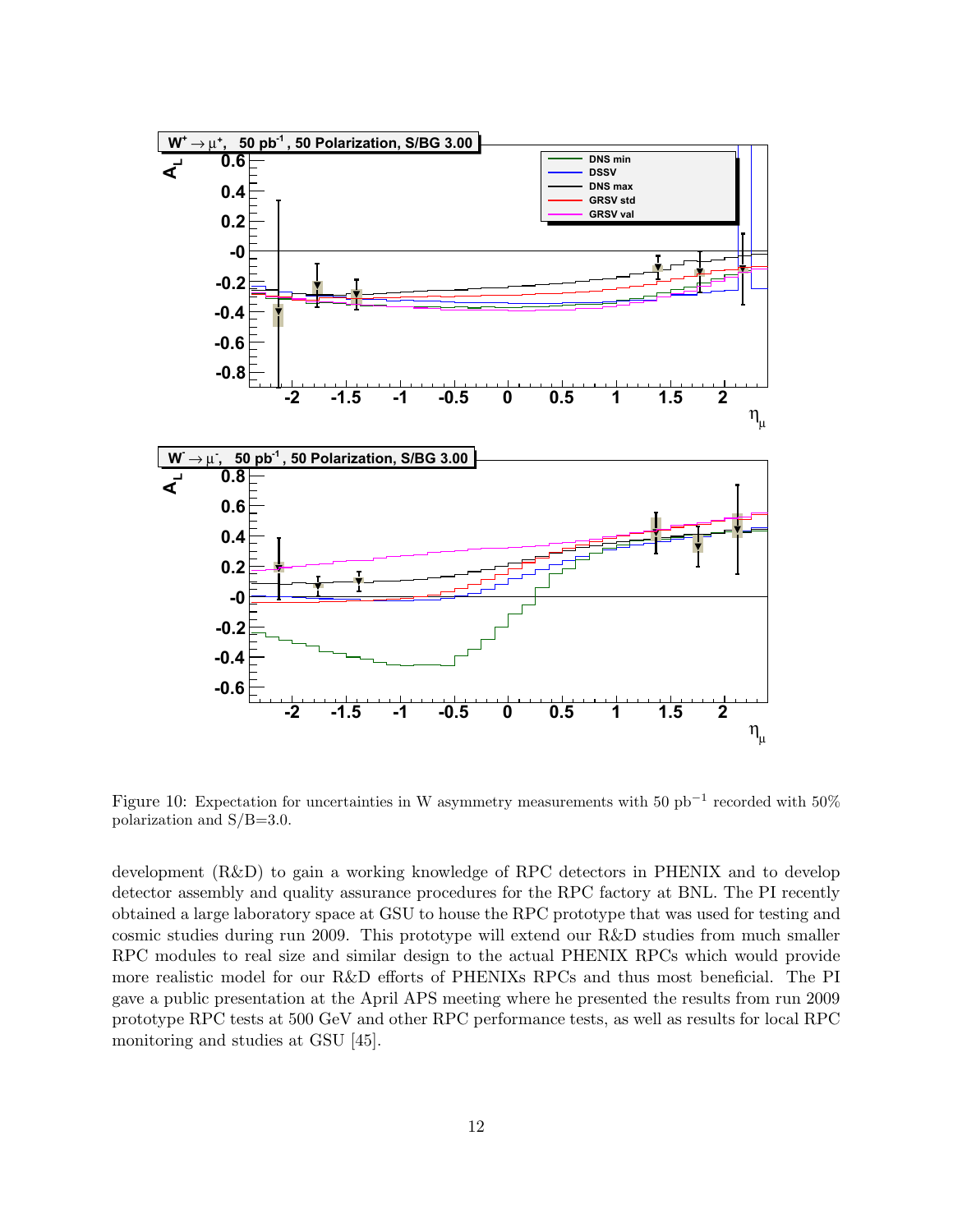

Figure 11: Upper plots: Uncertainty band on  $x\Delta u$  and  $x\Delta d$  resulting from the current fit to the world data from inclusive and semi-inclusive DIS by DSSV [20, 21]. Lower plots: Improvement in the uncertainties adding constraint from W  $A_L$  measured with 300 pb<sup>-1</sup> of 500 GeV p + p collisions with 60% polarization.

#### **3.3 Personnel**

The PI became an Assistant Professor at GSU in Fall, 2008, and joined the PHENIX Collaboration at that time. Prior to that, the PI was a member of the STAR Collaboration for five years, during which he developed very extensive experience with  $A_{LL}$  measurements and the various systematic uncertainties associated with them and the collider at large. He assisted in runs 2003 and 2004 inclusive jet  $A_{LL}$  analysis which resulted into Physical Review Letters publication [25]. Then the PI together with Dr. C.A. Gagliardi and Dr. R. Fatemi, developed new analysis procedures that account for most of the distortions that were introduced in the inclusive jet  $A_{LL}$  measurement by the STAR detector in run 2005. This allowed performing a quantitative comparison of the results to global fits of polarized DIS data within the GRSV framework for various fixed values of  $\Delta G$  [12]. The final results are published in Physical Review Letters [31]. The PI is one of the principal authors of that paper. These results imply that the gluon polarization in the nucleon cannot be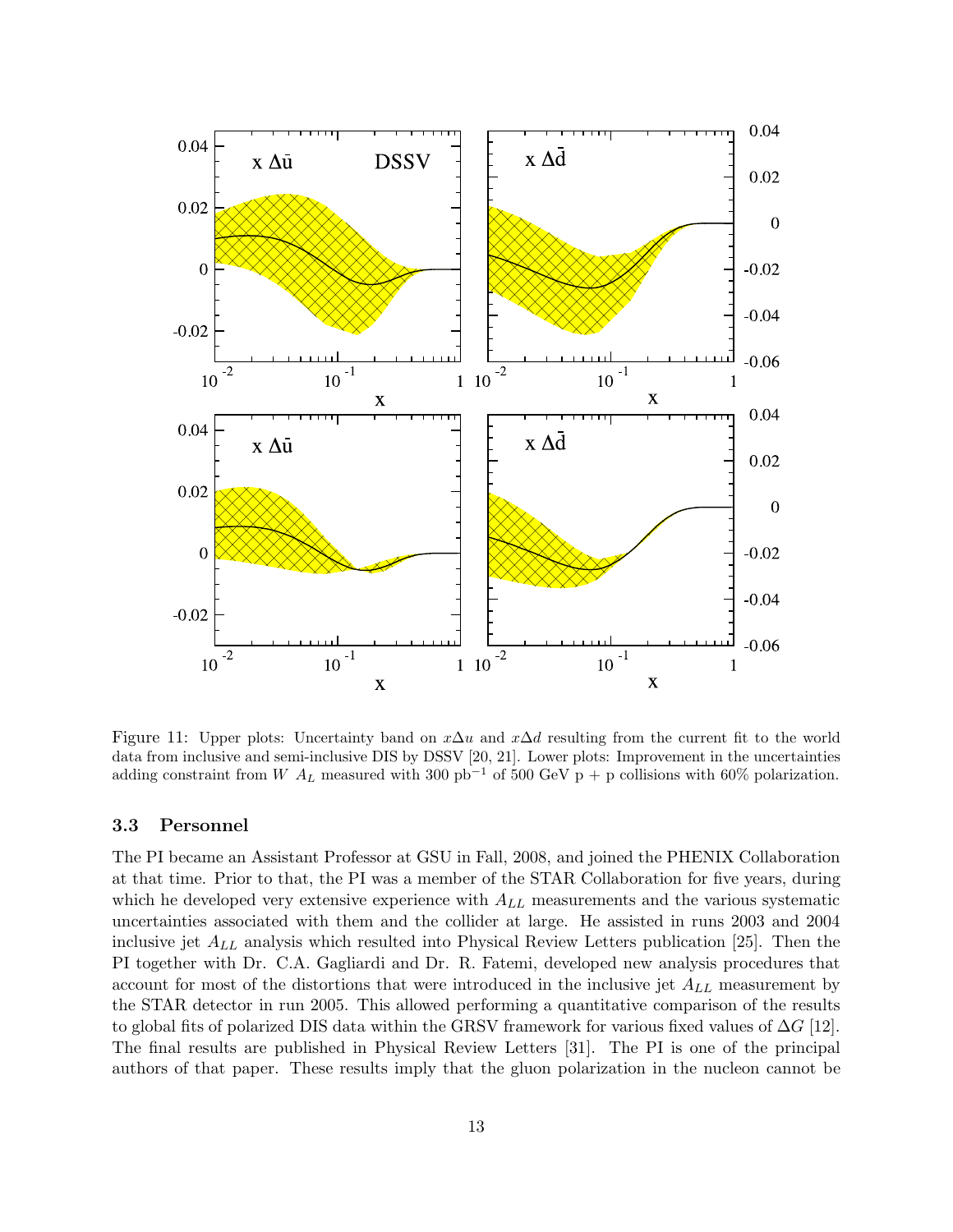much larger than the GRSV-std polarized parton distribution fit. In parallel, the PI analyzed the inclusive jet data that were recorded during 2006 to determine  $A_{LL}$  with higher precision at higher transverse momentum. The analysis procedures were similar to those developed for the 2005 analysis. However, the increased calorimeter coverage during run 2006 allowed increasing the jet cone radius from 0.4 to 0.7. The PI also improved the treatment of several of the systematic uncertainties, especially those due to beam-gas and pile-up backgrounds. The PI gave the first public presentation of the preliminary 2006 results in a talk at the DNP meeting in Newport News [32]. The same talk also included the first public presentation of the final 2005 results described above. The STAR publication on the 2006 inclusive jet  $A_{LL}$  measurement is in collaboration review and to be released soon. The 2007 NSAC Long-Range Plan for Nuclear Science identified these preliminary 2006 inclusive jet  $A_{LL}$  results, in conjunction with preliminary 2006 inclusive  $\pi^0$  measurements from PHENIX experiment, as one of the highlights of the past five years in the field of nuclear physics.

As a member of the PHENIX collaboration, the PI assisted in collecting data in run 2009, and he has been working on run 2009 data to extract asymmetries and cross section for  $\eta$  meson at both energies: 200 and 500 GeV. The PI is one of the principal authors on two of PHENIX's papers that will be soon be submitted for publications;  $A_{LL}^{\pi^0}$  and  $A_{LL}^{\eta}$  at 200 GeV and  $\pi^0$  and  $\eta$  cross sections<br>and  $A_{LL}$  at 500 GeV. The PL is also a member of internal review committee on  $A^{\eta}$ , measurement and  $A_{LL}$  at 500 GeV. The PI is also a member of internal review committee on  $A_{LL}^{\eta}$  measurement<br>from runs 2005 and 2006 as well as n to  $\pi^0$  cross section ratio paper. Two graduate students. Hari from runs 2005 and 2006 as well as  $\eta$  to  $\pi^0$  cross section ratio paper. Two graduate students, Hari Guragain and Behnam R. Arayafar, joined the PI in August 2010. Both are expected to finish their basic courses and qualifier exams by the end of Spring 2011, and will be able to play a major role in the data analysis starting in Summer 2011. Currently, they are being transitioned into research with small duties to get them ready for larger projects in the summer. Mr. Guragain is expected to work on W-decay muon  $A_L$  from runs 2011 and 2012 data, while Mr. Arayafar is expected to work on  $A_{LL}$  for inclusive  $\eta$  production from run 2011 at 500 GeV. Currently, start-up funds are being used to pay for travel expenses for the PI and to pay salary for Mr. Guragain, however, Mr. Arayafar is enrolled as a part time student to be able to support himself. The PI requests support for the graduate students for the next three years to work on their projects toward Ph.D. in addition to the PI's summer salary and travel expenses for the PI and students.

### **4 Project Objectives:**

The polarized p+p collisions at the Relativistic Heavy Ion Collider (RHIC) provide a very suitable environment, rich with strongly interacting probes, to constrain  $\Delta G$  over wide x-region. In addition, RHIC is in a unique position to cleanly measure the sea quark and antiquark polarizations, sorted by quark flavor, through parity-violating production of W bosons. This proposal outlines plans to benefit from these great aspects and use the support and available resources to achieve the following objectives:

- Constrain  $\Delta G$  and possibly  $\Delta s$  over wide x-region via inclusive  $\eta$  asymmetry  $(A_{LL}^{\eta})$  measure-<br>ments at beam energies of 200 and 500 GeV ments at beam energies of 200 and 500 GeV.
- Disentangle the separate spin contributions carried by the sea quarks and antiquarks by measuring  $A_L$  of the W-decay muons at  $\sqrt{s} = 500$  GeV. The GSU spin group will specifically contribute in the following tasks:
	- **–** Contribute to the ongoing simulations efforts.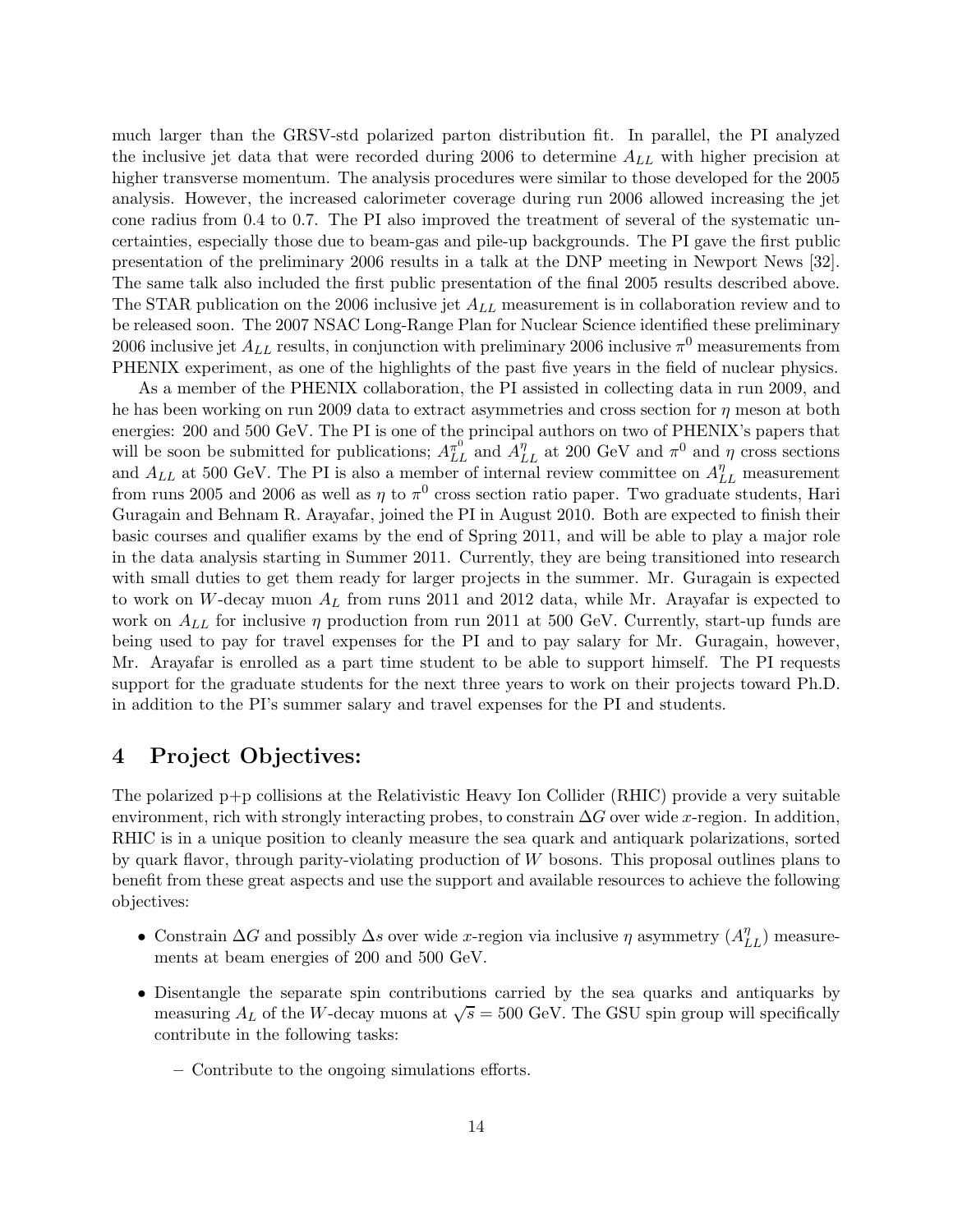- **–** Gain a working knowledge of RPC detectors in PHENIX including environmental effects and gas mixing on various RPC chamber properties such as: dark current, efficiency, time resolution, and electronic readout characteristics.
- **–** Assist in the RPC installation, testing, and software development.
- Contribute to the data analysis and generating  $A_L$  of the W-decay muon.
- Explore future physics projects that will further improve our knowledge of the nucleon spin structure, especially the orbital angular momentum.

### **5 Education and Outreach**

R&D work for PHENIX RPCs is an important part of the PI's contribution to PHENIX and used as an educational tool as well. At GSU, we have several small RPC prototypes, some built locally and others in Korea, and complete monitoring units. Their installation, maintenance and associated R&D work present excellent opportunities for undergraduate and graduate students at GSU to have hands on hardware and software experience. The PI and students work with the rest of GSU nuclear physics group to build complete RPC sets and test them at GSU. Each of these sets will include a detector and computer-based data acquisition system. The students are trained on labview and encoureged to write the read out software for the built units which are then used for cosmic studies and students have to analyze and interpret the data and write a project summary. Basically a complete small physics experiment that can be an excellent graduation project for undergraduate students or prepares graduate students for their thesis projects. In addition, the PI obtained a laboratory space at GSU to house some of the RPC protype chambers that were used in 2009 for RPC performance testing in PHENIX at 500 GeV. The main objective of having the prototype at GSU is to study the performance of RPC detectors, including leakage current, efficiency, timing resolution, and electronic readout characteristics, under different conditions (gas mixing and various weather parameters). These are ongoing studies at GSU with the current RPCs, however, the prototypes being studied have much smaller size than the real detectors at BNL which could affect the conclusions that can be drawn from these studies. The PHENIX RPC prototypes will provide the most realistic information about PHENIXs RPCs and thus most beneficial. This project will also provide valauble experience opportinties to students.

The PI also intends to extend these efforts by joining Dr. X. He outreach program to promote advanced science in high schools in the state of Georgia. Completed cosmic ray monitoring sets, built up by GSU students, are installed at the local public schools that are interested in participating in this program and have the ability to provide the appropriate environment. Teachers and students in these schools will have to maintain the operation of the detectors and participate in the data analysis. These monitoring stations will be connected through the internet for time-correlated muon flux measurements which will be recorded at GSU. Some local highschools are already involved and some teachers joined our team for training and cosmic studies.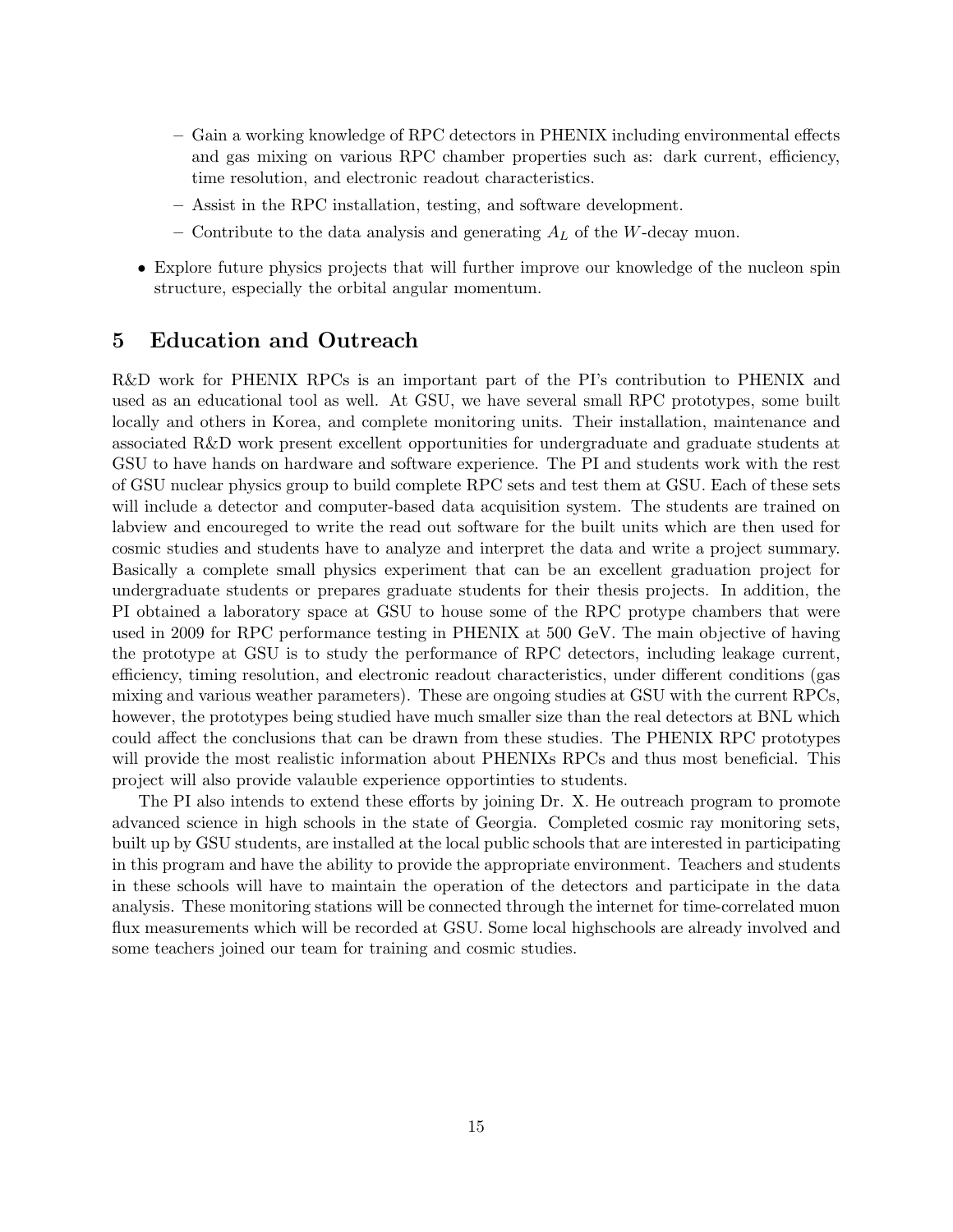### **References Cited**

- [1] E. D. Bloom et al., Phys. Rev. Lett. **23**, 930 (1969).
- [2] B. Breidenbach et al., Phys. Rev. Lett. **23**, 935 (1969).
- [3] J. Ashman et al., Nucl. Phys. B **328**, 1 (1989).
- [4] B. W. Filippone and X. D. Ji, Adv. Nucl. Phys. **26**, 1 (2001).
- [5] P. L. Anthony et al., Phys. Rev. D **54**, 6620 (1996).
- [6] K. Abe et al., Phys. Lett. B **452**, 194 (1999).
- [7] P. L. Anthony et al., Phys. Lett. B **493**, 19 (2000).
- [8] A. Airapetian et al., Phys. Lett. B **442**, 484 (1998).
- [9] K. V. Dharmawardane et al., Phys. Lett. B **641**, 11 (2006).
- [10] B. Adeva et al., Phys. Rev. D **58**, 112002 (1998).
- [11] T. Gehrmann and W.J. Stirling, Phys. Rev. D **53**, 6100 (1996).
- [12] M. Glück, E. Reya, M. Stratmann and W. Vogelsang, Phys. Rev. D **63**, 094005 (2001).
- [13] J. Bluemlein and H. Bottcher, Nucl. Phys. B **636**, 225 (2003).
- [14] E. Leader, A. V. Sidorov and D. B. Stamenov, Phys. Rev. D **73**, 034023 (2006).
- [15] D. de Florian, G. A. Navarro and R. Sassot, Phys. Rev. D **71**, 094018 (2005).
- [16] A. Airapetian et al., Phys. Rev. D **75**, 012007 (2007).
- [17] E. S. Ageev et al., Phys. Lett. B **633**, 25 (2006).
- [18] B. Adeva et al., Phys. Rev. D **70**, 012002 (2004).
- [19] A. Airapetian et al., Phys. Rev. Lett. **84**, 2584 (2000).
- [20] D. de Florian, R. Sassot, M. Stratmann, and W. Vogelsang, Phys. Rev. Lett. **101**, 072001 (2008).
- [21] D. de Florian, R. Sassot, M. Stratmann, and W. Vogelsang, Phys. Rev. D **80**, 034030 (2009).
- [22] M. Alekseev *et al.*,  $arXiv:0904.3209$  [hep-ex].
- [23] H. Fischer, Review of COMPASS spin physics, talk at the "International Workshop on Diffraction in High-Energy Physics", Sept. 10-15, 2010; Otranto (Lecce), Italy.
- [24] S. S. Adler et al., Phys. Rev. Lett. **91**, 241803 (2003).
- [25] B. I. Abelev et al., Phys. Rev. Lett. **97**, 252001 (2006).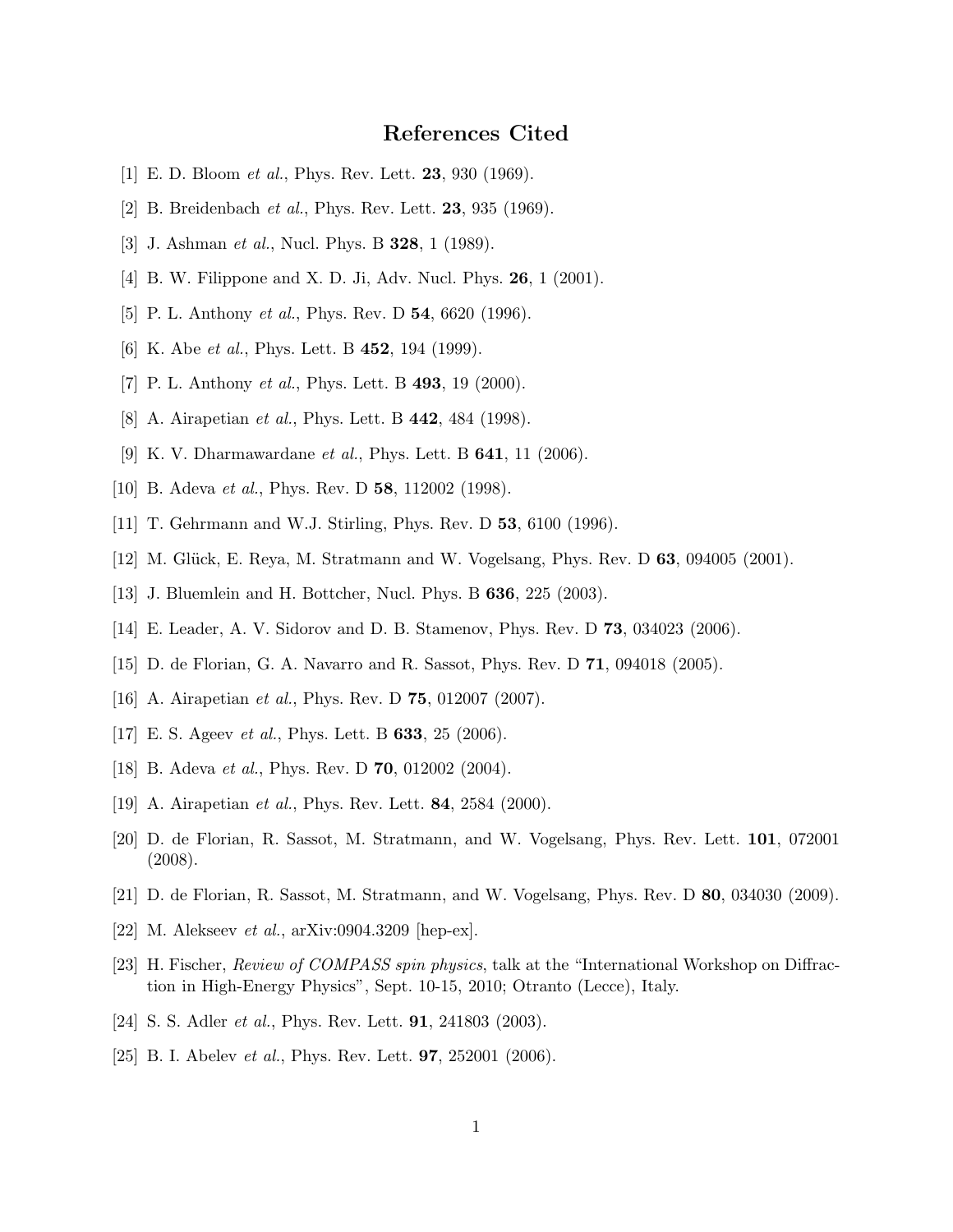- [26] S. S. Adler et al., Phys. Rev. D **76**, 051106 (2007).
- [27] A. Adare et al., Phys. Rev. D **79**, 012003 (2009).
- [28] S. S. Adler et al., Phys. Rev. D **73**, 091102(R) (2006).
- [29] A. Adare et al., Phys. Rev. Lett. **103**, 012003 (2009).
- [30] S. S. Adler et al., Phys. Rev. Lett. **98**, 012002 (2007).
- [31] B. I. Abelev et al., Phys. Rev. Lett. **100**, 232003 (2008).
- [32] M. Sarsour for the STAR Collaboration, Talk at the APS-DNP07 meeting, Oct. 2007.
- [33] A. Tkabladze and O. Teryaev, Phys. Rev. D 56, 7331 (1997).
- [34] M. M. Aggarwal et al., arXiv:1009.0326 [hep-ex].
- [35] A. Adare *et al.*, arXiv:1009.0505 [hep-ex].
- [36] L. Aphecetche et al., Nucl. Instrum. Meth. A **499**, 521 (2003).
- [37] S. S. Adler et al., Phys. Rev. Lett. **93**, 202002 (2004).
- [38] S. S. Adler et al., Phys. Rev. C **75**, 024909 (2007).
- [39] A. Adare et al. (PHENIX), to be published.
- [40] D. de Florian et al., Phys. Rev. D **75**, 114010 (2007).
- [41] C. Aidila and J. Seele (June 2009), private communications.
- [42] M. Sarsour, for the PHENIX collaboration, Overview of the PHENIX transverse and longitudinal spin physics program, talk at the "International Workshop on Diffraction in High-Energy Physics", Sept. 10-15, 2010; Otranto (Lecce), Italy.
- [43] D. de Florian and W. Vogelsang, Phys. Rev. D 81, 094020 (2010).
- [44] P.M. Nadolsky and C.P. Yuan, Nucl. Phys. B **666**, 31 (2003).
- [45] M. Sarsour, for the PHENIX collaboration, Performance of PHENIX Resistive Plate Chambers, talk at APS April Meeting 2010, February 1316, 2010; Washington, DC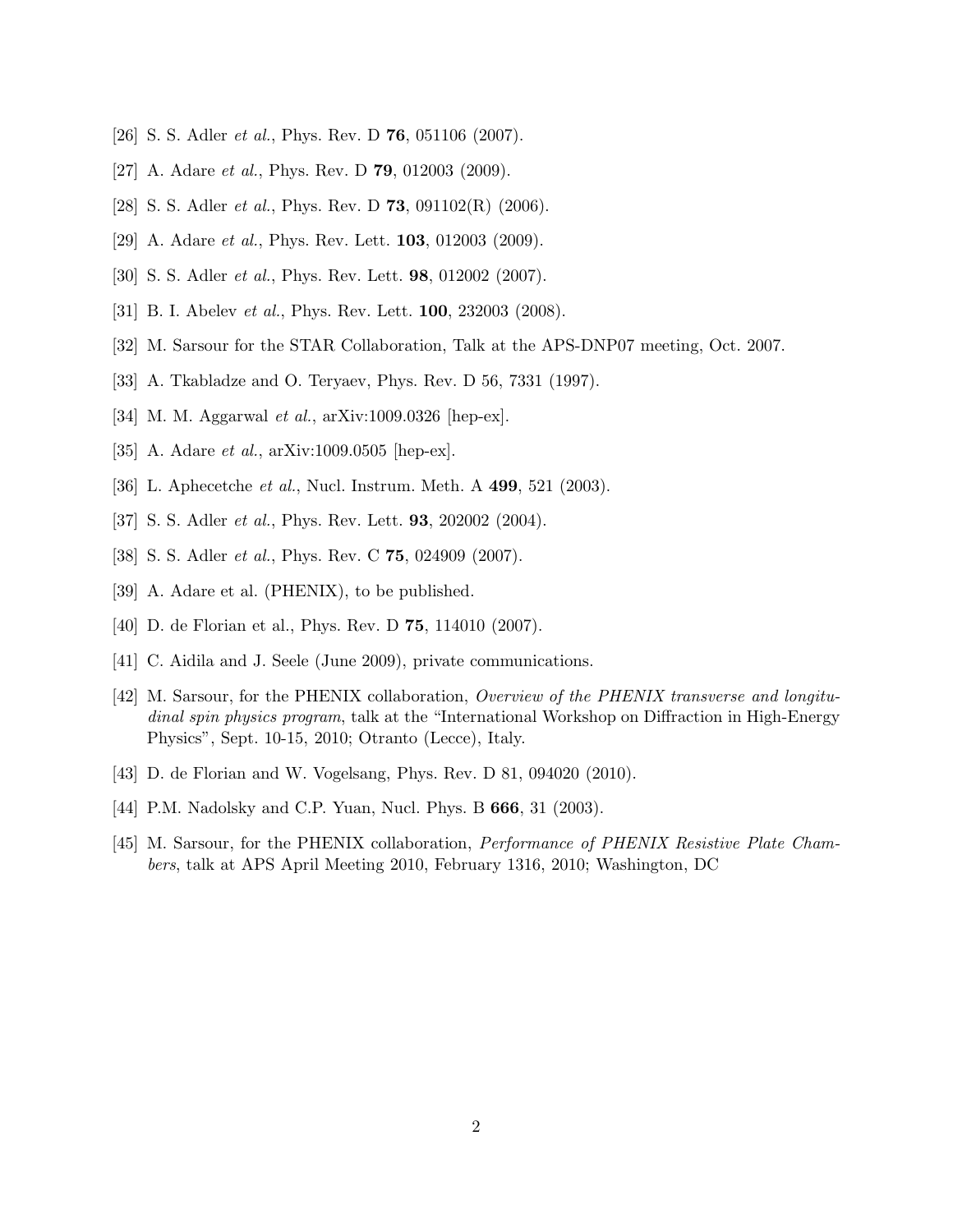# **Biographical Sketch: Murad Sarsour**

**(a)** Professional Preparation (education):

| Applied Science University                                            | Physics                      | B.S. (1996) |
|-----------------------------------------------------------------------|------------------------------|-------------|
| University of Houston                                                 | Nuclear Physics Ph.D. (2002) |             |
| Indiana University & Texas A&M University Nuclear Physics 2002 - 2008 |                              |             |

### **(b)** Appointments:

- Assistant Professor, Georgia State University, 2008 present.
- Postdoctoral Research Associate, Texas A&M University, 2005 2008.
- Visiting Assistant Professor, Texas A&M University, Fall 2007.
- Postdoctoral Research Associate, Indiana University Cyclotron Facility, 2002 2005.
- Research Assistant, University of Houston, 1999 2002.

### **(c)** Publications

- Publications most closely to the proposed project
	- 1. A. Adare et al., "Cross Section and Parity Violating Spin Asymmetries of  $W^{\pm}$ Boson Production in Polarized p+p Collisions at  $\sqrt{s} = 500 \text{ GeV}$ , arXiv:1009.0505 [hep-ex]. (submitted to PRL on Sept. 3, 2010)
	- 2. B.I. Abelev et al., "Longitudinal double-spin asymmetry for inclusive jet production in p+p collisions at  $\sqrt{s} = 200$  GeV", Phys. Rev. Lett. **100**, 232003 (2008).
	- 3. M. Sarsour for the STAR collaboration, "Recent results from the STAR spin program at RHIC", J.Phys. Conf. Ser. **69**, 012033 (2007).
	- 4. B.I. Abelev et al., "Measurement of Transverse Single-Spin Asymmetries for Dijet Production in Proton-Proton Collisions at  $\sqrt{s} = 200$  GeV", Phys. Rev. Lett. **99**, 142003 (2007).
	- 5. B.I. Abelev et al., "Longitudinal Double-Spin Asymmetry and Cross Section for Inclusive Jet Production in Polarized Proton Collisions at  $\sqrt{s} = 200 \text{ GeV}$ , Phys. Rev. Lett. **97**, 252001 (2006).
- Other significant publications
	- 1. M. Sarsour et al., "Measurement of the absolute differential cross section for np elastic scattering at 194 MeV", Phys. Rev. C **74**, 044003 (2006).
	- 2. L. Yuan and M. Sarsour et al., "Hypernuclear spectroscopy using the  $(e, e'K^+)$  reaction", Phys. Rev. C **73**, 044607 (2006).
	- 3. M. Sarsour et al., "Measurement of the Absolute np Scattering Differential Cross Section at 194 MeV", Phys. Rev. Lett. **94**, 082303 (2005).
	- 4. T. Miyoshi, M. Sarsour, L. Yuan and X. Zhu et al., "High Resolution Spectroscopy of the  $^{12}_{\Lambda}B$  Hypernucleus Produced by the  $(e, e'K^+)$  Reaction", Phys. Rev. Lett. **90**, 232502 (2003).
	- 5. T. Miyoshi, K. A. Lan, Y. Fujii, O. Hashimoto, E. V. Hungerford, Y. Sato, c, M. Sarsour, T. Takahashi, L. Tang, M. Ukai and H. Yamaguchi, "A Silicon strip detector used as a high rate focal plane sensor for electrons in a magnetic spectrometer", Nucl. Instrum. Meth. A **496**, 362 (2003).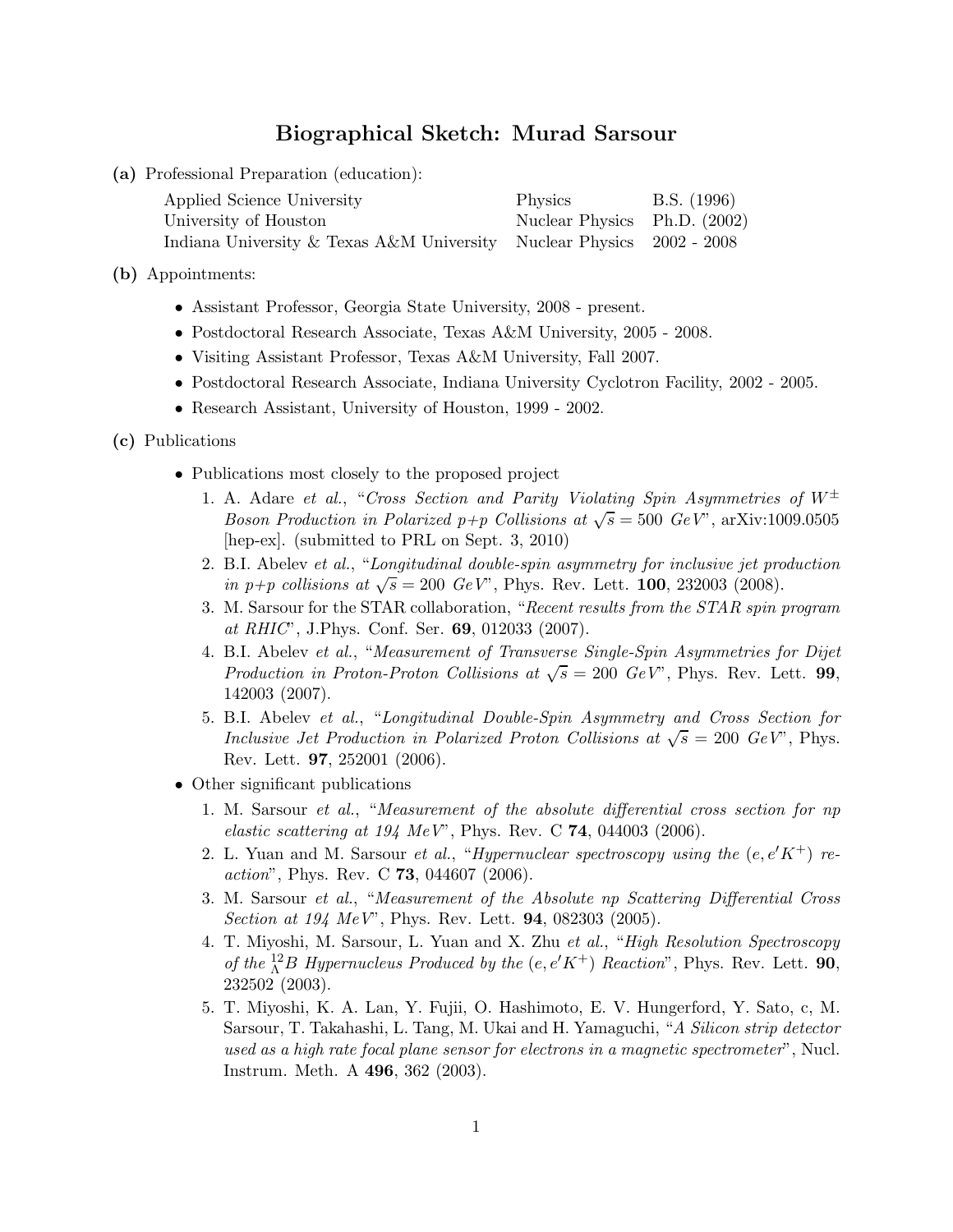- **(d)** Synergistic Activities:
	- Invited speaker at the SpinFest of the PHENIX Collaboration, BNL, July 2008.
	- Member of the spin physics group of the PHENIX Collaboration, 2008 present.
	- Member of the forward upgrade group of the PHENIX Collaboration, 2008 present.
- **(e)** Collaborations & Other Affiliations
	- Collaborations and Co-Editors: The PI is currently a member of the PHENIX and the Neutron Spin Rotation Collaboration. He was also a memeber of the STAR Collaboration until 2009. Both PHENIX and STAR collaborations have many particpants and won't be able to fit due to page limitation, thus the PI only list those individuals in the core group with whom he interacted on a regular basis while working:
		- 1. C. Aidala, Los Alamos National Laboratory, Los Alamos, NM 87545, USA
		- 2. J. Balewski, MIT, Cambridge, MA 02139-4307, USA
		- 3. A. Bazilevsky, Brookhaven National Laboratory, Upton, NY 11973-5000, USA
		- 4. A. Deshpande, Stony Brook University, SUNY, Stony Brook, NY 11794, USA
		- 5. R. Fatemi, University of Kentucky, Lexington, Kentucky, 40506-0055, USA
		- 6. Y. Goto, RIKEN BNL Research Center, BNL, Upton, NY 11973-5000, USA
		- 7. M. Grosse Perdekamp, UIUC, Urbana, IL 61801, USA
		- 8. X. He, Georgia State University, Atlanta, GA 30303, USA
		- 9. D. Kawall, University of Massachusetts, Amherst, MA 01003-9337, USA
		- 10. K. Okada, RIKEN BNL Research Center, BNL, Upton, NY 11973-5000, USA
		- 11. R. Seidl, RIKEN BNL Research Center, BNL, Upton, NY 11973-5000, USA
		- 12. E. P. Sichtermann, LBNL, Berkeley, California 94720, USA
		- 13. B. Surrow, MIT, Cambridge, MA 02139-4307, USA
		- 14. S. Trentalange, University of California, Los Angeles, California 90095, USA
		- 15. J. Ying, Georgia State University, Atlanta, GA 30303, USA
	- There are no co-editors to report.
	- Graduate Advisers and Postdoctoral Sponsors:
		- 1. Professor Ed Hungerford, University of Houston, Houston, TX 77004, USA (Graduate Adviser)
		- 2. Professor Carl A. Gagliardi, Texas A&M University Cyclotron Institute, College Station, Texas 77843, USA
		- 3. Professor William Michael Snow, Indiana University Cyclotron Facility, Bloomington, IN 47408, USA
		- 4. Dr. James Sowinski, Indiana University Cyclotron Facility, Bloomington, IN 47408, USA
		- 5. Professor Robert Tribble, Texas A&M University Cyclotron Institute, College Station, Texas 77843, USA
		- 6. Dr. Steven Vigdor, Brookhaven National Laboratory, Upton, New York 11973, USA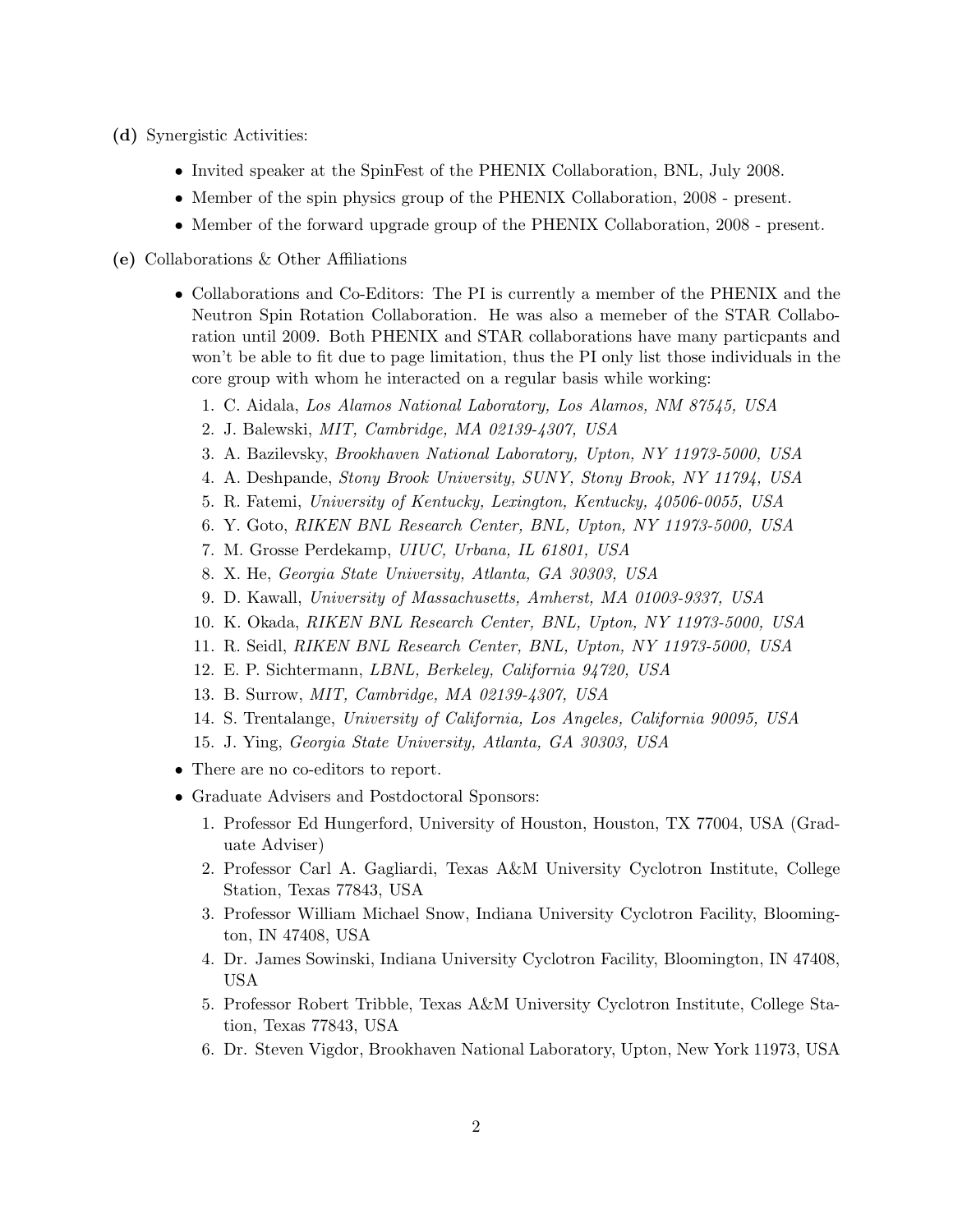| <b>SUMMARY</b>                                                                        |      | <b>YEAR</b>                 | 1            |                                 |                         |
|---------------------------------------------------------------------------------------|------|-----------------------------|--------------|---------------------------------|-------------------------|
| <b>PROPOSAL BUDGET</b>                                                                |      |                             |              | FOR NSF USE ONLY                |                         |
| <b>ORGANIZATION</b>                                                                   |      |                             | PROPOSAL NO. |                                 | DURATION (months)       |
| Georgia State University Research Foundation, Inc.                                    |      |                             |              | Proposed                        | Granted                 |
| PRINCIPAL INVESTIGATOR / PROJECT DIRECTOR                                             |      |                             | AWARD NO.    |                                 |                         |
| <b>Murad G Sarsour</b>                                                                |      |                             |              |                                 |                         |
| A. SENIOR PERSONNEL: PI/PD, Co-PI's, Faculty and Other Senior Associates              |      | NSF Funded<br>Person-months |              | Funds<br>Requested By           | Funds<br>granted by NSF |
| (List each separately with title, A.7. show number in brackets)                       | CAL  | ACAD                        | <b>SUMR</b>  | proposer                        | (if different)          |
| 1. Murad G Sarsour - Assistant Professor                                              | 0.00 | 0.00                        | $2.00$ \$    | $13,556$ \$                     |                         |
| 2.                                                                                    |      |                             |              |                                 |                         |
| 3.                                                                                    |      |                             |              |                                 |                         |
| 4.                                                                                    |      |                             |              |                                 |                         |
| 5.                                                                                    |      |                             |              |                                 |                         |
| <b>0) OTHERS (LIST INDIVIDUALLY ON BUDGET JUSTIFICATION PAGE)</b><br>$6.$ (           | 0.00 | 0.00                        | 0.00         | 0                               |                         |
| 1) TOTAL SENIOR PERSONNEL (1 - 6)<br>7. (                                             | 0.00 | 0.00                        | 2.00         | 13,556                          |                         |
| B. OTHER PERSONNEL (SHOW NUMBERS IN BRACKETS)                                         |      |                             |              |                                 |                         |
| <b>0</b> ) POST DOCTORAL SCHOLARS<br>1. (                                             | 0.00 | 0.00                        | 0.00         | 0                               |                         |
| 0) OTHER PROFESSIONALS (TECHNICIAN, PROGRAMMER, ETC.)<br>2. (                         | 0.00 | 0.00                        | 0.00         | 0                               |                         |
| 2) GRADUATE STUDENTS<br>3. (                                                          |      |                             |              | 30,000                          |                         |
| <b>0) UNDERGRADUATE STUDENTS</b><br>4. (                                              |      |                             |              | 0                               |                         |
| [ ) SECRETARIAL - CLERICAL (IF CHARGED DIRECTLY)<br>5. (                              |      |                             |              | 0                               |                         |
| $\mathbf{0}$ ) OTHER<br>6. (                                                          |      |                             |              | 0                               |                         |
| TOTAL SALARIES AND WAGES (A + B)                                                      |      |                             |              | 43,556                          |                         |
| C. FRINGE BENEFITS (IF CHARGED AS DIRECT COSTS)                                       |      |                             |              | 2,342                           |                         |
| TOTAL SALARIES, WAGES AND FRINGE BENEFITS (A + B + C)                                 |      |                             |              | 45,898                          |                         |
| D. EQUIPMENT (LIST ITEM AND DOLLAR AMOUNT FOR EACH ITEM EXCEEDING \$5,000.)           |      |                             |              |                                 |                         |
|                                                                                       |      |                             |              |                                 |                         |
|                                                                                       |      |                             |              |                                 |                         |
|                                                                                       |      |                             |              |                                 |                         |
|                                                                                       |      |                             |              |                                 |                         |
| <b>TOTAL EQUIPMENT</b>                                                                |      |                             |              | 0                               |                         |
| E. TRAVEL<br>1. DOMESTIC (INCL. CANADA, MEXICO AND U.S. POSSESSIONS)                  |      |                             |              | 15,280                          |                         |
| 2. FOREIGN                                                                            |      |                             |              | 2,000                           |                         |
|                                                                                       |      |                             |              |                                 |                         |
|                                                                                       |      |                             |              |                                 |                         |
| F. PARTICIPANT SUPPORT COSTS                                                          |      |                             |              |                                 |                         |
| 0<br>1. STIPENDS<br>\$-                                                               |      |                             |              |                                 |                         |
| 0<br>2. TRAVEL                                                                        |      |                             |              |                                 |                         |
| 0<br>3. SUBSISTENCE                                                                   |      |                             |              |                                 |                         |
| 0<br>4. OTHER                                                                         |      |                             |              |                                 |                         |
| TOTAL NUMBER OF PARTICIPANTS<br>$\mathbf{0}$ )<br>TOTAL PARTICIPANT COSTS             |      |                             |              | 0                               |                         |
| G. OTHER DIRECT COSTS                                                                 |      |                             |              |                                 |                         |
| 1. MATERIALS AND SUPPLIES                                                             |      |                             |              | 0                               |                         |
| 2. PUBLICATION COSTS/DOCUMENTATION/DISSEMINATION                                      |      |                             |              | 0                               |                         |
| 3. CONSULTANT SERVICES                                                                |      |                             |              | 0                               |                         |
| 4. COMPUTER SERVICES                                                                  |      |                             |              | 0                               |                         |
| 5. SUBAWARDS                                                                          |      |                             |              | 0                               |                         |
| 6. OTHER                                                                              |      |                             |              | 0                               |                         |
|                                                                                       |      |                             |              | 0                               |                         |
| TOTAL OTHER DIRECT COSTS                                                              |      |                             |              |                                 |                         |
| H. TOTAL DIRECT COSTS (A THROUGH G)                                                   |      |                             |              | 63,178                          |                         |
| I. INDIRECT COSTS (F&A)(SPECIFY RATE AND BASE)                                        |      |                             |              |                                 |                         |
| MTDC (Rate: 44.5000, Base: 63178)                                                     |      |                             |              |                                 |                         |
| TOTAL INDIRECT COSTS (F&A)                                                            |      |                             |              | 28,114                          |                         |
| J. TOTAL DIRECT AND INDIRECT COSTS (H + I)                                            |      |                             |              | 91,292                          |                         |
| K. RESIDUAL FUNDS                                                                     |      |                             |              | 0                               |                         |
| L. AMOUNT OF THIS REQUEST (J) OR (J MINUS K)                                          |      |                             |              | \$<br>91,292 $\frac{1}{2}$      |                         |
| <b>Not Shown</b><br>M. COST SHARING PROPOSED LEVEL \$<br>AGREED LEVEL IF DIFFERENT \$ |      |                             |              |                                 |                         |
| PI/PD NAME                                                                            |      |                             |              | FOR NSF USE ONLY                |                         |
| <b>Murad G Sarsour</b>                                                                |      |                             |              | INDIRECT COST RATE VERIFICATION |                         |
| ORG. REP. NAME*                                                                       |      | Date Checked                |              | Date Of Rate Sheet              | Initials - ORG          |
| Marca gurule                                                                          |      |                             |              |                                 |                         |

 **\*ELECTRONIC SIGNATURES REQUIRED FOR REVISED BUDGET** 1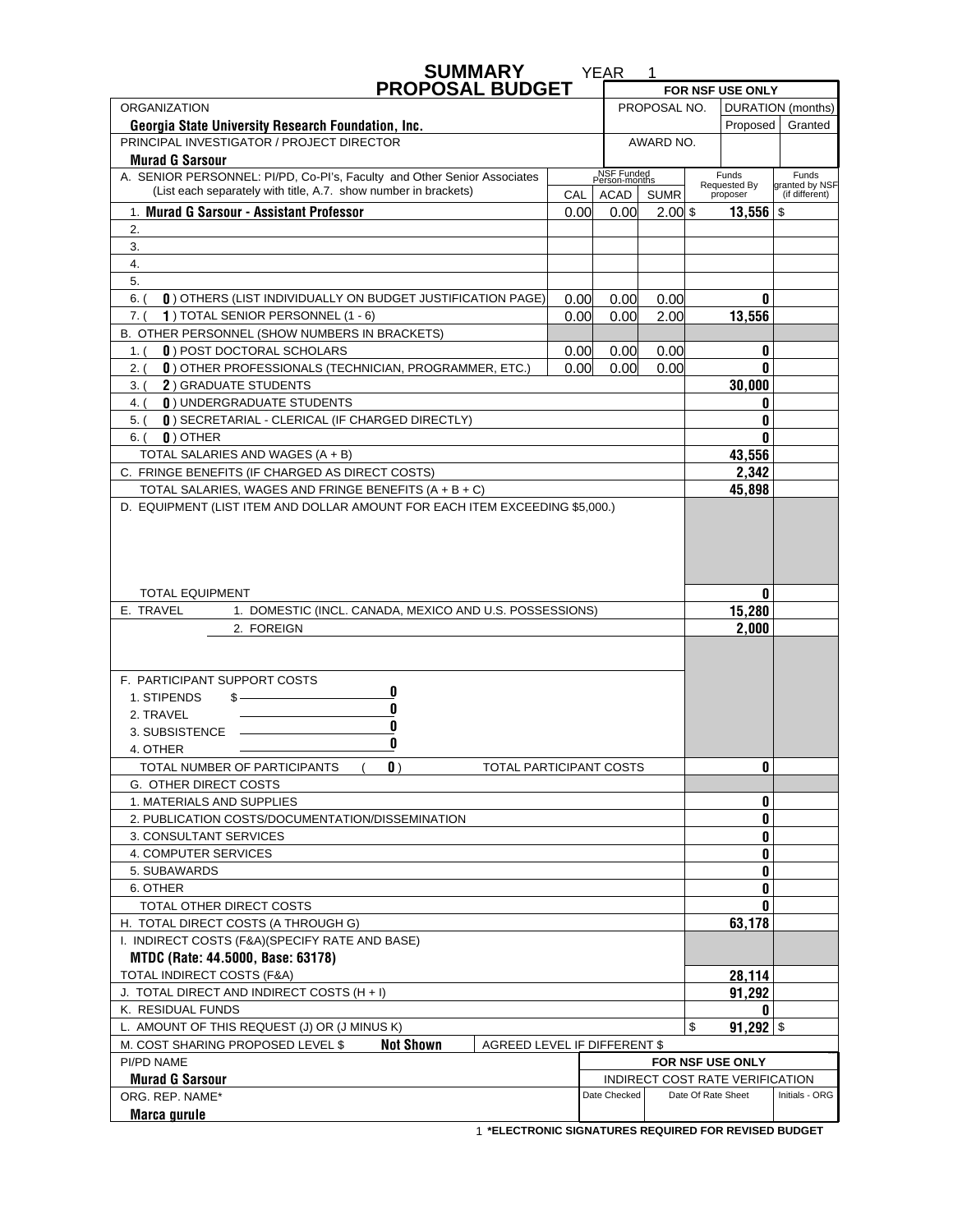| <b>SUMMARY</b>                                                                        |                   | <b>YEAR</b>                 | $\overline{2}$ |                                 |                         |
|---------------------------------------------------------------------------------------|-------------------|-----------------------------|----------------|---------------------------------|-------------------------|
| <b>PROPOSAL BUDGET</b>                                                                |                   |                             |                | FOR NSF USE ONLY                |                         |
| <b>ORGANIZATION</b>                                                                   |                   |                             | PROPOSAL NO.   |                                 | DURATION (months)       |
| Georgia State University Research Foundation, Inc.                                    |                   |                             |                | Proposed                        | Granted                 |
| PRINCIPAL INVESTIGATOR / PROJECT DIRECTOR                                             |                   |                             | AWARD NO.      |                                 |                         |
| <b>Murad G Sarsour</b>                                                                |                   |                             |                |                                 |                         |
| A. SENIOR PERSONNEL: PI/PD, Co-PI's, Faculty and Other Senior Associates              |                   | NSF Funded<br>Person-months |                | Funds<br>Requested By           | Funds<br>granted by NSF |
| (List each separately with title, A.7. show number in brackets)                       | CAL               | ACAD                        | <b>SUMR</b>    | proposer                        | (if different)          |
| 1. Murad G Sarsour - Assistant Professor                                              | 0.00 <sub>l</sub> | 0.00                        | $2.00$ \$      | 13,963                          | \$                      |
| 2.                                                                                    |                   |                             |                |                                 |                         |
| 3.                                                                                    |                   |                             |                |                                 |                         |
| 4.                                                                                    |                   |                             |                |                                 |                         |
| 5.                                                                                    |                   |                             |                |                                 |                         |
| <b>0) OTHERS (LIST INDIVIDUALLY ON BUDGET JUSTIFICATION PAGE)</b><br>$6.$ (           | 0.00              | 0.00                        | 0.00           | 0                               |                         |
| 1) TOTAL SENIOR PERSONNEL (1 - 6)<br>7. (                                             | 0.00              | 0.00                        | 2.00           | 13,963                          |                         |
| B. OTHER PERSONNEL (SHOW NUMBERS IN BRACKETS)                                         |                   |                             |                |                                 |                         |
| <b>0</b> ) POST DOCTORAL SCHOLARS<br>1. (                                             | 0.00              | 0.00                        | 0.00           | 0                               |                         |
| 0) OTHER PROFESSIONALS (TECHNICIAN, PROGRAMMER, ETC.)<br>2. (                         | 0.00              | 0.00                        | 0.00           | 0                               |                         |
| 2) GRADUATE STUDENTS<br>3. (                                                          |                   |                             |                | 30,900                          |                         |
| <b>0) UNDERGRADUATE STUDENTS</b><br>4. (                                              |                   |                             |                | 0                               |                         |
| 0) SECRETARIAL - CLERICAL (IF CHARGED DIRECTLY)<br>5. (                               |                   |                             |                | 0                               |                         |
| $\mathbf{0}$ ) OTHER<br>$6.$ (                                                        |                   |                             |                | 0                               |                         |
| TOTAL SALARIES AND WAGES (A + B)                                                      |                   |                             |                | 44,863                          |                         |
| C. FRINGE BENEFITS (IF CHARGED AS DIRECT COSTS)                                       |                   |                             |                | 2,413                           |                         |
| TOTAL SALARIES, WAGES AND FRINGE BENEFITS (A + B + C)                                 |                   |                             |                | 47,276                          |                         |
| D. EQUIPMENT (LIST ITEM AND DOLLAR AMOUNT FOR EACH ITEM EXCEEDING \$5,000.)           |                   |                             |                |                                 |                         |
|                                                                                       |                   |                             |                |                                 |                         |
|                                                                                       |                   |                             |                |                                 |                         |
|                                                                                       |                   |                             |                |                                 |                         |
|                                                                                       |                   |                             |                |                                 |                         |
|                                                                                       |                   |                             |                |                                 |                         |
| <b>TOTAL EQUIPMENT</b>                                                                |                   |                             |                | 0                               |                         |
| E. TRAVEL<br>1. DOMESTIC (INCL. CANADA, MEXICO AND U.S. POSSESSIONS)                  |                   |                             |                | 15,280                          |                         |
| 2. FOREIGN                                                                            |                   |                             |                | 2,000                           |                         |
|                                                                                       |                   |                             |                |                                 |                         |
|                                                                                       |                   |                             |                |                                 |                         |
| F. PARTICIPANT SUPPORT COSTS<br>0                                                     |                   |                             |                |                                 |                         |
| 1. STIPENDS<br>\$-<br>0                                                               |                   |                             |                |                                 |                         |
| 2. TRAVEL<br>0                                                                        |                   |                             |                |                                 |                         |
| 3. SUBSISTENCE<br>0                                                                   |                   |                             |                |                                 |                         |
| 4. OTHER                                                                              |                   |                             |                |                                 |                         |
| TOTAL NUMBER OF PARTICIPANTS<br>$\mathbf{0}$ )<br>TOTAL PARTICIPANT COSTS             |                   |                             |                | 0                               |                         |
| G. OTHER DIRECT COSTS                                                                 |                   |                             |                |                                 |                         |
| 1. MATERIALS AND SUPPLIES                                                             |                   |                             |                | 0                               |                         |
| 2. PUBLICATION COSTS/DOCUMENTATION/DISSEMINATION                                      |                   |                             |                | 0                               |                         |
| 3. CONSULTANT SERVICES                                                                |                   |                             |                | 0                               |                         |
| 4. COMPUTER SERVICES                                                                  |                   |                             |                | 0                               |                         |
| 5. SUBAWARDS                                                                          |                   |                             |                | 0                               |                         |
| 6. OTHER                                                                              |                   |                             |                | 0                               |                         |
| TOTAL OTHER DIRECT COSTS                                                              |                   |                             |                | 0                               |                         |
| H. TOTAL DIRECT COSTS (A THROUGH G)                                                   |                   |                             |                | 64,556                          |                         |
| I. INDIRECT COSTS (F&A)(SPECIFY RATE AND BASE)                                        |                   |                             |                |                                 |                         |
| MTDC (Rate: 44.5000, Base: 64556)                                                     |                   |                             |                |                                 |                         |
| <b>TOTAL INDIRECT COSTS (F&amp;A)</b>                                                 |                   |                             |                | 28,727                          |                         |
| J. TOTAL DIRECT AND INDIRECT COSTS (H + I)                                            |                   |                             |                | 93,283                          |                         |
| K. RESIDUAL FUNDS                                                                     |                   |                             |                | 0                               |                         |
|                                                                                       |                   |                             |                |                                 |                         |
| L. AMOUNT OF THIS REQUEST (J) OR (J MINUS K)                                          |                   |                             |                | \$<br>$93,283$ \$               |                         |
| <b>Not Shown</b><br>M. COST SHARING PROPOSED LEVEL \$<br>AGREED LEVEL IF DIFFERENT \$ |                   |                             |                |                                 |                         |
| PI/PD NAME                                                                            |                   |                             |                | FOR NSF USE ONLY                |                         |
| <b>Murad G Sarsour</b>                                                                |                   |                             |                | INDIRECT COST RATE VERIFICATION |                         |
| ORG. REP. NAME*                                                                       |                   | Date Checked                |                | Date Of Rate Sheet              | Initials - ORG          |
| <b>Marca gurule</b>                                                                   |                   |                             |                |                                 |                         |

 **\*ELECTRONIC SIGNATURES REQUIRED FOR REVISED BUDGET** 2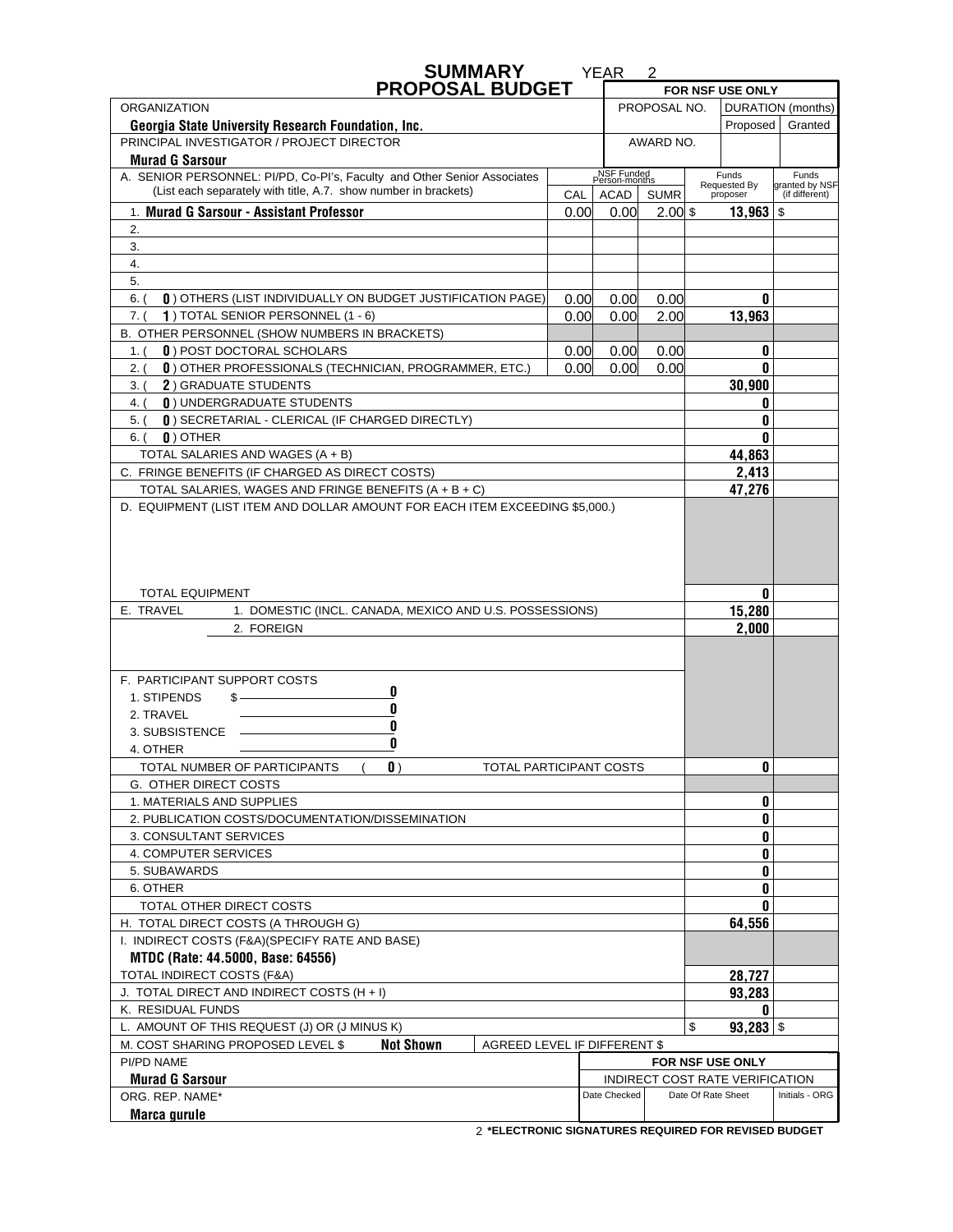| <b>SUMMARY</b>                                                                                                                              |      | <b>YEAR</b>                 | 3            |                                 |                         |
|---------------------------------------------------------------------------------------------------------------------------------------------|------|-----------------------------|--------------|---------------------------------|-------------------------|
| <b>PROPOSAL BUDGET</b>                                                                                                                      |      |                             |              | FOR NSF USE ONLY                |                         |
| <b>ORGANIZATION</b>                                                                                                                         |      |                             | PROPOSAL NO. |                                 | DURATION (months)       |
| Georgia State University Research Foundation, Inc.                                                                                          |      |                             |              | Proposed                        | Granted                 |
| PRINCIPAL INVESTIGATOR / PROJECT DIRECTOR                                                                                                   |      |                             | AWARD NO.    |                                 |                         |
| <b>Murad G Sarsour</b>                                                                                                                      |      |                             |              |                                 |                         |
| A. SENIOR PERSONNEL: PI/PD, Co-PI's, Faculty and Other Senior Associates<br>(List each separately with title, A.7. show number in brackets) |      | NSF Funded<br>Person-months |              | Funds<br>Requested By           | Funds<br>granted by NSF |
|                                                                                                                                             | CAL  | ACAD                        | <b>SUMR</b>  | proposer                        | (if different)          |
| 1. Murad G Sarsour - Assistant Professor                                                                                                    | 0.00 | 0.00                        | $2.00$ \$    | 14,382 $\frac{1}{3}$            |                         |
| 2.                                                                                                                                          |      |                             |              |                                 |                         |
| 3.<br>4.                                                                                                                                    |      |                             |              |                                 |                         |
| 5.                                                                                                                                          |      |                             |              |                                 |                         |
| $6.$ (<br><b>0) OTHERS (LIST INDIVIDUALLY ON BUDGET JUSTIFICATION PAGE)</b>                                                                 | 0.00 | 0.00                        | 0.00         | 0                               |                         |
| 1) TOTAL SENIOR PERSONNEL (1 - 6)<br>7. (                                                                                                   | 0.00 | 0.00                        | 2.00         | 14,382                          |                         |
| B. OTHER PERSONNEL (SHOW NUMBERS IN BRACKETS)                                                                                               |      |                             |              |                                 |                         |
| <b>0</b> ) POST DOCTORAL SCHOLARS<br>1. (                                                                                                   | 0.00 | 0.00                        | 0.00         | 0                               |                         |
| 0) OTHER PROFESSIONALS (TECHNICIAN, PROGRAMMER, ETC.)<br>2. (                                                                               | 0.00 | 0.00                        | 0.00         | 0                               |                         |
| 2) GRADUATE STUDENTS<br>3. (                                                                                                                |      |                             |              | 31,828                          |                         |
| <b>0) UNDERGRADUATE STUDENTS</b><br>4. (                                                                                                    |      |                             |              | 0                               |                         |
| 0) SECRETARIAL - CLERICAL (IF CHARGED DIRECTLY)<br>5. (                                                                                     |      |                             |              | 0                               |                         |
| $\mathbf{0}$ ) OTHER<br>$6.$ (                                                                                                              |      |                             |              | 0                               |                         |
| TOTAL SALARIES AND WAGES (A + B)                                                                                                            |      |                             |              | 46,210                          |                         |
| C. FRINGE BENEFITS (IF CHARGED AS DIRECT COSTS)                                                                                             |      |                             |              | 2,485                           |                         |
| TOTAL SALARIES, WAGES AND FRINGE BENEFITS (A + B + C)                                                                                       |      |                             |              | 48,695                          |                         |
| D. EQUIPMENT (LIST ITEM AND DOLLAR AMOUNT FOR EACH ITEM EXCEEDING \$5,000.)                                                                 |      |                             |              |                                 |                         |
|                                                                                                                                             |      |                             |              |                                 |                         |
| <b>TOTAL EQUIPMENT</b>                                                                                                                      |      |                             |              | 0                               |                         |
| E. TRAVEL<br>1. DOMESTIC (INCL. CANADA, MEXICO AND U.S. POSSESSIONS)                                                                        |      |                             |              | 15,280                          |                         |
| 2. FOREIGN                                                                                                                                  |      |                             |              | 2,000                           |                         |
|                                                                                                                                             |      |                             |              |                                 |                         |
| F. PARTICIPANT SUPPORT COSTS                                                                                                                |      |                             |              |                                 |                         |
| 0<br>1. STIPENDS<br>\$-                                                                                                                     |      |                             |              |                                 |                         |
| 0<br>2. TRAVEL                                                                                                                              |      |                             |              |                                 |                         |
| 0<br>3. SUBSISTENCE                                                                                                                         |      |                             |              |                                 |                         |
| 0<br>4. OTHER                                                                                                                               |      |                             |              |                                 |                         |
| TOTAL NUMBER OF PARTICIPANTS<br>$\mathbf{0}$ )<br>TOTAL PARTICIPANT COSTS                                                                   |      |                             |              | 0                               |                         |
| G. OTHER DIRECT COSTS                                                                                                                       |      |                             |              |                                 |                         |
| 1. MATERIALS AND SUPPLIES                                                                                                                   |      |                             |              | 0                               |                         |
| 2. PUBLICATION COSTS/DOCUMENTATION/DISSEMINATION                                                                                            |      |                             |              | 0                               |                         |
| 3. CONSULTANT SERVICES                                                                                                                      |      |                             |              | 0                               |                         |
| 4. COMPUTER SERVICES                                                                                                                        |      |                             |              | 0                               |                         |
| 5. SUBAWARDS                                                                                                                                |      |                             |              | 0                               |                         |
| 6. OTHER                                                                                                                                    |      |                             |              | 0                               |                         |
| TOTAL OTHER DIRECT COSTS                                                                                                                    |      |                             |              | 0                               |                         |
| H. TOTAL DIRECT COSTS (A THROUGH G)                                                                                                         |      |                             |              | 65,975                          |                         |
| I. INDIRECT COSTS (F&A)(SPECIFY RATE AND BASE)                                                                                              |      |                             |              |                                 |                         |
| MTDC (Rate: 44.5000, Base: 65975)                                                                                                           |      |                             |              |                                 |                         |
| TOTAL INDIRECT COSTS (F&A)                                                                                                                  |      |                             |              | 29,359                          |                         |
| J. TOTAL DIRECT AND INDIRECT COSTS (H + I)                                                                                                  |      |                             |              | 95,334                          |                         |
| K. RESIDUAL FUNDS                                                                                                                           |      |                             |              | 0                               |                         |
| L. AMOUNT OF THIS REQUEST (J) OR (J MINUS K)                                                                                                |      |                             |              | \$<br>$95,334$   \$             |                         |
| <b>Not Shown</b><br>M. COST SHARING PROPOSED LEVEL \$<br>AGREED LEVEL IF DIFFERENT \$                                                       |      |                             |              |                                 |                         |
| PI/PD NAME                                                                                                                                  |      |                             |              | FOR NSF USE ONLY                |                         |
| <b>Murad G Sarsour</b>                                                                                                                      |      |                             |              | INDIRECT COST RATE VERIFICATION |                         |
| ORG. REP. NAME*                                                                                                                             |      | Date Checked                |              | Date Of Rate Sheet              | Initials - ORG          |
| <b>Marca gurule</b>                                                                                                                         |      |                             |              |                                 |                         |

 **\*ELECTRONIC SIGNATURES REQUIRED FOR REVISED BUDGET** 3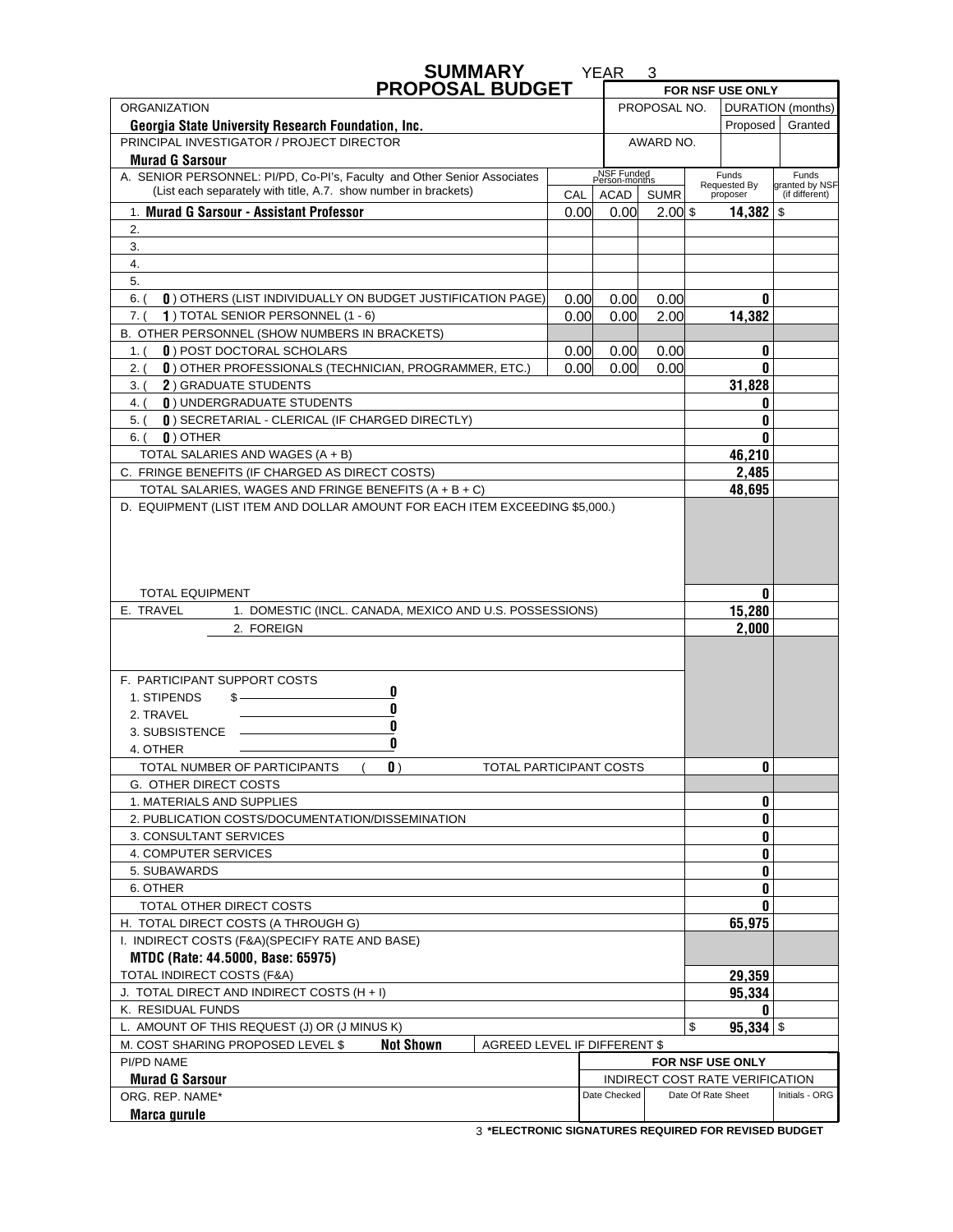| <b>SUMMARY</b>                                                                                 |      | Cumulative                  |              |                                                       |                         |
|------------------------------------------------------------------------------------------------|------|-----------------------------|--------------|-------------------------------------------------------|-------------------------|
| <b>PROPOSAL BUDGET</b>                                                                         |      |                             |              | FOR NSF USE ONLY                                      |                         |
| <b>ORGANIZATION</b>                                                                            |      |                             | PROPOSAL NO. |                                                       | DURATION (months)       |
| Georgia State University Research Foundation, Inc.                                             |      |                             |              | Proposed                                              | Granted                 |
| PRINCIPAL INVESTIGATOR / PROJECT DIRECTOR                                                      |      |                             | AWARD NO.    |                                                       |                         |
| <b>Murad G Sarsour</b>                                                                         |      |                             |              |                                                       |                         |
| A. SENIOR PERSONNEL: PI/PD, Co-PI's, Faculty and Other Senior Associates                       |      | NSF Funded<br>Person-months |              | Funds<br>Requested By                                 | Funds<br>granted by NSF |
| (List each separately with title, A.7. show number in brackets)                                | CAL  | ACAD                        | <b>SUMR</b>  | proposer                                              | (if different)          |
| 1. Murad G Sarsour - Assistant Professor                                                       | 0.00 | 0.00                        | $6.00$ \$    | 41,901                                                | \$                      |
| 2.                                                                                             |      |                             |              |                                                       |                         |
| 3.<br>4.                                                                                       |      |                             |              |                                                       |                         |
| 5.                                                                                             |      |                             |              |                                                       |                         |
| ) OTHERS (LIST INDIVIDUALLY ON BUDGET JUSTIFICATION PAGE)<br>6. (                              | 0.00 | 0.00                        | 0.00         | 0                                                     |                         |
| 1) TOTAL SENIOR PERSONNEL (1 - 6)<br>7. (                                                      | 0.00 | 0.00                        | 6.00         | 41,901                                                |                         |
| B. OTHER PERSONNEL (SHOW NUMBERS IN BRACKETS)                                                  |      |                             |              |                                                       |                         |
| <b>0</b> ) POST DOCTORAL SCHOLARS<br>1. (                                                      | 0.00 | 0.00                        | 0.00         | 0                                                     |                         |
| 0) OTHER PROFESSIONALS (TECHNICIAN, PROGRAMMER, ETC.)<br>2. (                                  | 0.00 | 0.00                        | 0.00         | 0                                                     |                         |
| 6) GRADUATE STUDENTS<br>3. (                                                                   |      |                             |              | 92,728                                                |                         |
| <b>0) UNDERGRADUATE STUDENTS</b><br>4. (                                                       |      |                             |              | 0                                                     |                         |
| [ ) SECRETARIAL - CLERICAL (IF CHARGED DIRECTLY)<br>5. (                                       |      |                             |              | 0                                                     |                         |
| $\mathbf{0}$ ) OTHER<br>6. (                                                                   |      |                             |              | 0                                                     |                         |
| TOTAL SALARIES AND WAGES (A + B)                                                               |      |                             |              | 134,629                                               |                         |
| C. FRINGE BENEFITS (IF CHARGED AS DIRECT COSTS)                                                |      |                             |              | 7,240                                                 |                         |
| TOTAL SALARIES, WAGES AND FRINGE BENEFITS (A + B + C)                                          |      |                             |              | 141,869                                               |                         |
| D. EQUIPMENT (LIST ITEM AND DOLLAR AMOUNT FOR EACH ITEM EXCEEDING \$5,000.)                    |      |                             |              |                                                       |                         |
|                                                                                                |      |                             |              | 0                                                     |                         |
| <b>TOTAL EQUIPMENT</b><br>E. TRAVEL<br>1. DOMESTIC (INCL. CANADA, MEXICO AND U.S. POSSESSIONS) |      |                             |              |                                                       |                         |
| 2. FOREIGN                                                                                     |      |                             |              | 45,840<br>6,000                                       |                         |
|                                                                                                |      |                             |              |                                                       |                         |
|                                                                                                |      |                             |              |                                                       |                         |
| F. PARTICIPANT SUPPORT COSTS                                                                   |      |                             |              |                                                       |                         |
| 0<br>1. STIPENDS<br>\$-                                                                        |      |                             |              |                                                       |                         |
| 0<br>2. TRAVEL                                                                                 |      |                             |              |                                                       |                         |
| 0<br>3. SUBSISTENCE                                                                            |      |                             |              |                                                       |                         |
| 0<br>4. OTHER                                                                                  |      |                             |              |                                                       |                         |
| TOTAL NUMBER OF PARTICIPANTS<br>$\mathbf{0}$ )<br>TOTAL PARTICIPANT COSTS                      |      |                             |              | 0                                                     |                         |
| G. OTHER DIRECT COSTS                                                                          |      |                             |              |                                                       |                         |
| 1. MATERIALS AND SUPPLIES                                                                      |      |                             |              | 0                                                     |                         |
| 2. PUBLICATION COSTS/DOCUMENTATION/DISSEMINATION                                               |      |                             |              | 0                                                     |                         |
| 3. CONSULTANT SERVICES                                                                         |      |                             |              | 0                                                     |                         |
| 4. COMPUTER SERVICES                                                                           |      |                             |              | 0                                                     |                         |
| 5. SUBAWARDS                                                                                   |      |                             |              | 0                                                     |                         |
| 6. OTHER                                                                                       |      |                             |              | 0                                                     |                         |
| TOTAL OTHER DIRECT COSTS                                                                       |      |                             |              | 0                                                     |                         |
| H. TOTAL DIRECT COSTS (A THROUGH G)                                                            |      |                             |              | 193,709                                               |                         |
| I. INDIRECT COSTS (F&A)(SPECIFY RATE AND BASE)                                                 |      |                             |              |                                                       |                         |
|                                                                                                |      |                             |              |                                                       |                         |
| TOTAL INDIRECT COSTS (F&A)                                                                     |      |                             |              | 86,200                                                |                         |
| J. TOTAL DIRECT AND INDIRECT COSTS (H + I)                                                     |      |                             |              | 279,909                                               |                         |
| K. RESIDUAL FUNDS                                                                              |      |                             |              | 0                                                     |                         |
| L. AMOUNT OF THIS REQUEST (J) OR (J MINUS K)                                                   |      |                             |              | \$<br>$279,909$ \$                                    |                         |
| <b>Not Shown</b><br>M. COST SHARING PROPOSED LEVEL \$<br>AGREED LEVEL IF DIFFERENT \$          |      |                             |              |                                                       |                         |
| PI/PD NAME                                                                                     |      |                             |              | FOR NSF USE ONLY                                      |                         |
| <b>Murad G Sarsour</b><br>ORG. REP. NAME*                                                      |      | Date Checked                |              | INDIRECT COST RATE VERIFICATION<br>Date Of Rate Sheet | Initials - ORG          |
| Marca gurule                                                                                   |      |                             |              |                                                       |                         |
|                                                                                                |      |                             |              |                                                       |                         |

 **\*ELECTRONIC SIGNATURES REQUIRED FOR REVISED BUDGET** C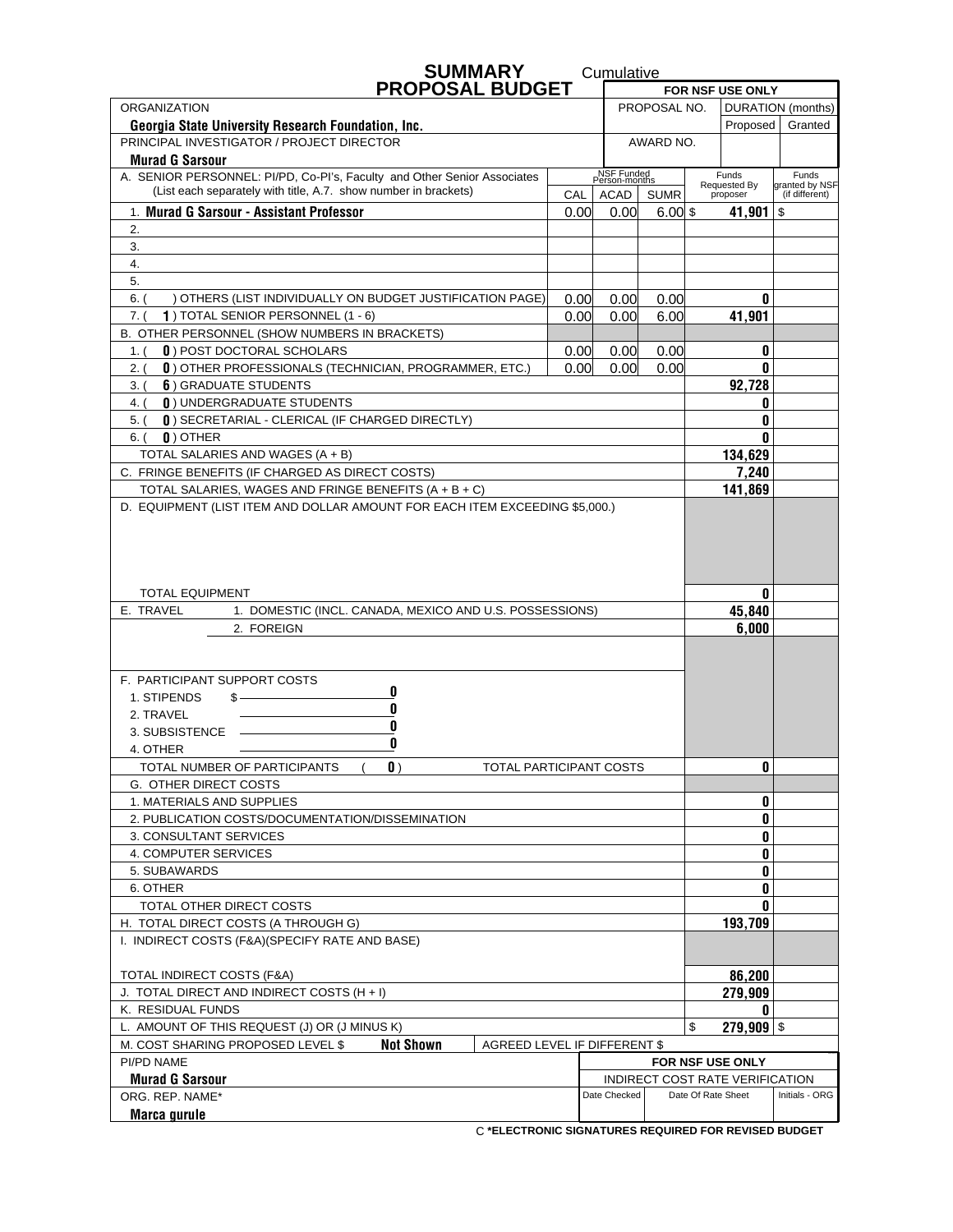# Budget Request and Justification

The budget request is based on the average costs and expenses that the principal investigator (PI), Murad Sarsour, and colleagues in the Physics and Astronomy Department at Georgia State University have incurred in the past and the expected cost for the projected research activities. The annual increase after the first year is the expected 3% annual salary increase. The fringe rate is 27.78% for faculty academic and staff and 17.28% for faculty summer. There are no fringe benefits for students at GSU at the present time. Detailed description of each category is given in the following subsections.

# **1 Personnel Costs**

• Senior Personnel (PI)

The PI is a tenure track assistant professor at GSU and is paid on nine month basis for a total amount of \$61k for the current academic year. A two-month summer salary is requested to be paid from this research grant per budget year.

• Two Graduate Students

Mr. Hari Guragain will work on the W measurement as his Ph.D. project. He started in August 2010 and being paid from the startup funds until 2011. Mr. Behnam Aryafar, another graduate student, will wok on the  $\eta$  meson channel as his Ph.D. project. He also started August 2010. The students are supported mostly by GSU for their tuition and partial salary (they teach labs through the duration of their graduate school) and just request a contribution of \$15k per student.

The total personnel costs are summarized in the tables below:

|                                | PI (Murad Sarsour, 2 months salary)<br>Two PHENIX Ph.D students | \$13,556<br>\$30,000 |
|--------------------------------|-----------------------------------------------------------------|----------------------|
| Year $07/01/2011 - 06/30/2012$ | Subtotal                                                        | \$43,556             |
|                                | PI (Murad Sarsour, 2 months salary)<br>Two PHENIX Ph.D students | \$13,963<br>\$30,900 |
| Year $07/01/2012 - 06/30/2013$ | Subtotal                                                        | \$44,863             |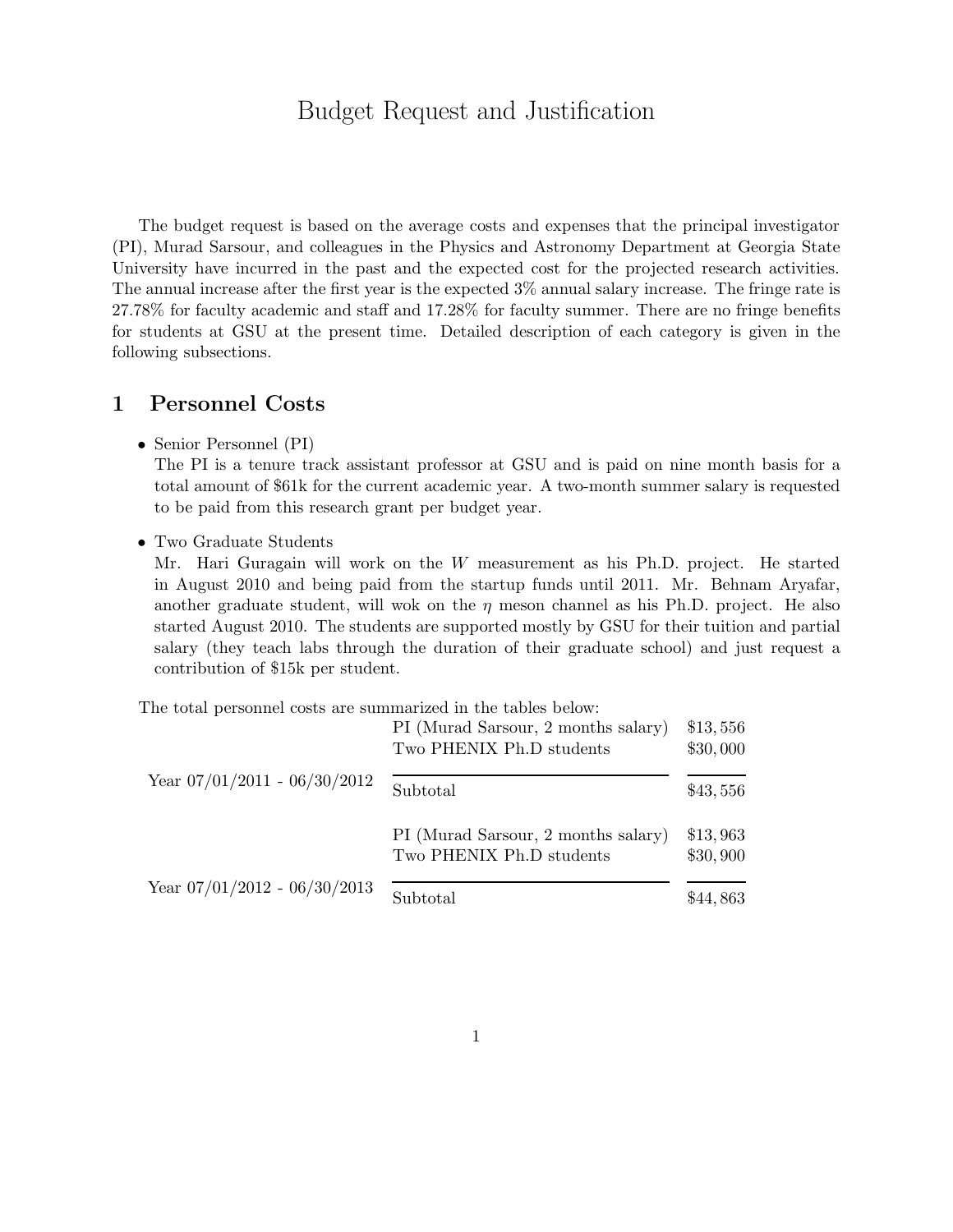|                                | PI (Murad Sarsour, 2 months salary) \$14,382<br>Two PHENIX Ph.D students | \$31,828 |
|--------------------------------|--------------------------------------------------------------------------|----------|
| Year $07/01/2013 - 06/30/2014$ | Subtotal                                                                 | \$46,210 |

# **2 Travel Costs**

The detailed travel budget justification is given below:

• Murad Sarsour *(PI)* 

On yearly basis, Murad Sarsour is expected to travel to Brookhaven National Lab four times at minimum: one trip for data-taking shift, two trips for the yearly two semi-annual collaboration meetings, and one trip to BNL to help with detector installations and maintenance. On average, each trip will take about 10 days. The daily cost is about \$181 which includes \$36 for dorm room, \$50 for per diem, \$60 for rental car and \$35 for airline ticket. Murad Sarsour also plans to attend the yearly DIS conference or the biyearly spin conference. The estimated cost for this trip is about \$2,000. The total travel budget for Murad Sarsour is \$9,240.

• Graduate Students

The two Ph.D students will make at minimum two trips each to BNL for working on their required service tasks which include regular data-taking shifts and data analysis work. On average, 10 days per trip per student, a daily cost is about \$121 which includes \$36 for dorm room, \$50 for per diem, \$30 for rental car (they are expected to share rental car) and \$35 for airline ticket. In addition, each is expected to give a presentation at one of the national conferences. The estimated cost for both students is \$2000. The total student travel budget is \$8,040.

The total travel costs are summarized in the tables below:

|                                | Murad Sarsour<br>Two PHENIX Ph.D students | \$9,240<br>\$8,040 |
|--------------------------------|-------------------------------------------|--------------------|
| Year $07/01/2011 - 06/30/2012$ | Subtotal                                  | \$17,280           |
|                                | Murad Sarsour<br>Two PHENIX Ph.D students | \$9,240<br>\$8,040 |
| Year $07/01/2012 - 06/30/2013$ | Subtotal                                  | \$17,280           |
|                                | Murad Sarsour<br>Two PHENIX Ph.D students | \$9,240<br>\$8,040 |
| Year $07/01/2013 - 06/30/2014$ | Subtotal                                  | \$17,280           |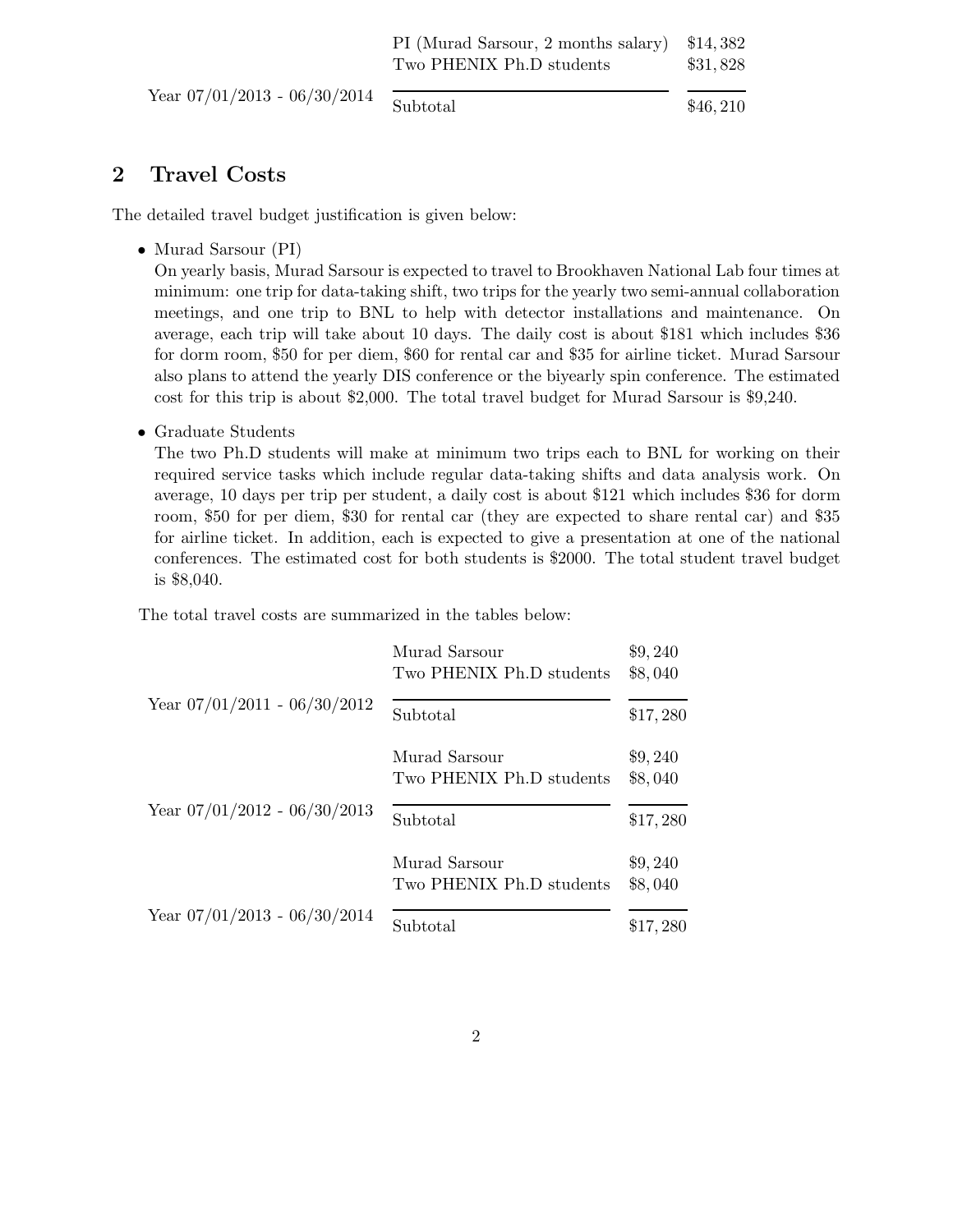### **Current and Pending Support (See GPG Section II.C.11 GITU III)**<br>(See GPG Section II.C.2.h for quidance on information to include on this form.)

| (See GPG Section il.C.Z.n for guidance on information to include on this form.)<br>The following information should be provided for each investigator and other senior personnel. Failure to provide this information may delay consideration of this proposal. |  |  |
|-----------------------------------------------------------------------------------------------------------------------------------------------------------------------------------------------------------------------------------------------------------------|--|--|
| Other agencies (including NSF) to which this proposal has been/will be submitted.                                                                                                                                                                               |  |  |
| <b>Investigator: Murad Sarsour</b><br><b>DOE</b>                                                                                                                                                                                                                |  |  |
| $\Box$ Current<br>□ Submission Planned in Near Future<br>□ *Transfer of Support<br>Support:<br><b>⊠</b> Pending                                                                                                                                                 |  |  |
| Accessing the Proton Spin Structure<br>Project/Proposal Title:                                                                                                                                                                                                  |  |  |
|                                                                                                                                                                                                                                                                 |  |  |
|                                                                                                                                                                                                                                                                 |  |  |
| <b>NSF</b><br>Source of Support:                                                                                                                                                                                                                                |  |  |
| 07/01/11 - 06/30/14<br>Total Award Amount: \$<br>279,909 Total Award Period Covered:                                                                                                                                                                            |  |  |
| Georgia State University<br>Location of Project:                                                                                                                                                                                                                |  |  |
| Person-Months Per Year Committed to the Project.<br>Cal:0.00<br>Acad: 0.00<br>Sumr: 2.00                                                                                                                                                                        |  |  |
|                                                                                                                                                                                                                                                                 |  |  |
| ⊠ Submission Planned in Near Future<br>Support:<br>□ Current<br>$\Box$ Pending<br>⊔*Transfer of Support                                                                                                                                                         |  |  |
| Accessing the Proton Spin Structure<br>Project/Proposal Title:                                                                                                                                                                                                  |  |  |
|                                                                                                                                                                                                                                                                 |  |  |
|                                                                                                                                                                                                                                                                 |  |  |
| <b>DOE</b><br>Source of Support:                                                                                                                                                                                                                                |  |  |
| Total Award Amount: \$<br>07/01/11 - 06/30/14<br>279,909 Total Award Period Covered:                                                                                                                                                                            |  |  |
| Georgia State University<br>Location of Project:                                                                                                                                                                                                                |  |  |
| Person-Months Per Year Committed to the Project.<br>Cal:0.00<br>Acad: 0.00<br>Sumr: 2.00                                                                                                                                                                        |  |  |
| □ Submission Planned in Near Future<br>Support:<br>□ Current<br>$\Box$ Pending<br>⊔*Transfer of Support                                                                                                                                                         |  |  |
| Project/Proposal Title:                                                                                                                                                                                                                                         |  |  |
|                                                                                                                                                                                                                                                                 |  |  |
|                                                                                                                                                                                                                                                                 |  |  |
| Source of Support:                                                                                                                                                                                                                                              |  |  |
| Total Award Amount: \$<br><b>Total Award Period Covered:</b>                                                                                                                                                                                                    |  |  |
| Location of Project:                                                                                                                                                                                                                                            |  |  |
| Person-Months Per Year Committed to the Project.<br>Acad:<br>Sumr:<br>Cal:                                                                                                                                                                                      |  |  |
|                                                                                                                                                                                                                                                                 |  |  |
| $\square$ Pending<br>□ Submission Planned in Near Future<br>Transfer of Support<br>□ Current<br>Support:                                                                                                                                                        |  |  |
| Project/Proposal Title:                                                                                                                                                                                                                                         |  |  |
|                                                                                                                                                                                                                                                                 |  |  |
|                                                                                                                                                                                                                                                                 |  |  |
| Source of Support:                                                                                                                                                                                                                                              |  |  |
| <b>Total Award Period Covered:</b><br>Total Award Amount: \$                                                                                                                                                                                                    |  |  |
| Location of Project:                                                                                                                                                                                                                                            |  |  |
| Person-Months Per Year Committed to the Project.<br>Acad:<br>Sumr:<br>Cal:                                                                                                                                                                                      |  |  |
| Support:<br>$\square$ Pending<br>□ Submission Planned in Near Future<br>⊔*Transfer of Support<br>□ Current                                                                                                                                                      |  |  |
| Project/Proposal Title:                                                                                                                                                                                                                                         |  |  |
|                                                                                                                                                                                                                                                                 |  |  |
|                                                                                                                                                                                                                                                                 |  |  |
| Source of Support:                                                                                                                                                                                                                                              |  |  |
| Total Award Amount: \$<br><b>Total Award Period Covered:</b>                                                                                                                                                                                                    |  |  |
| Location of Project:                                                                                                                                                                                                                                            |  |  |
| Person-Months Per Year Committed to the Project.<br>Summ:<br>Acad:<br>Cal:                                                                                                                                                                                      |  |  |
|                                                                                                                                                                                                                                                                 |  |  |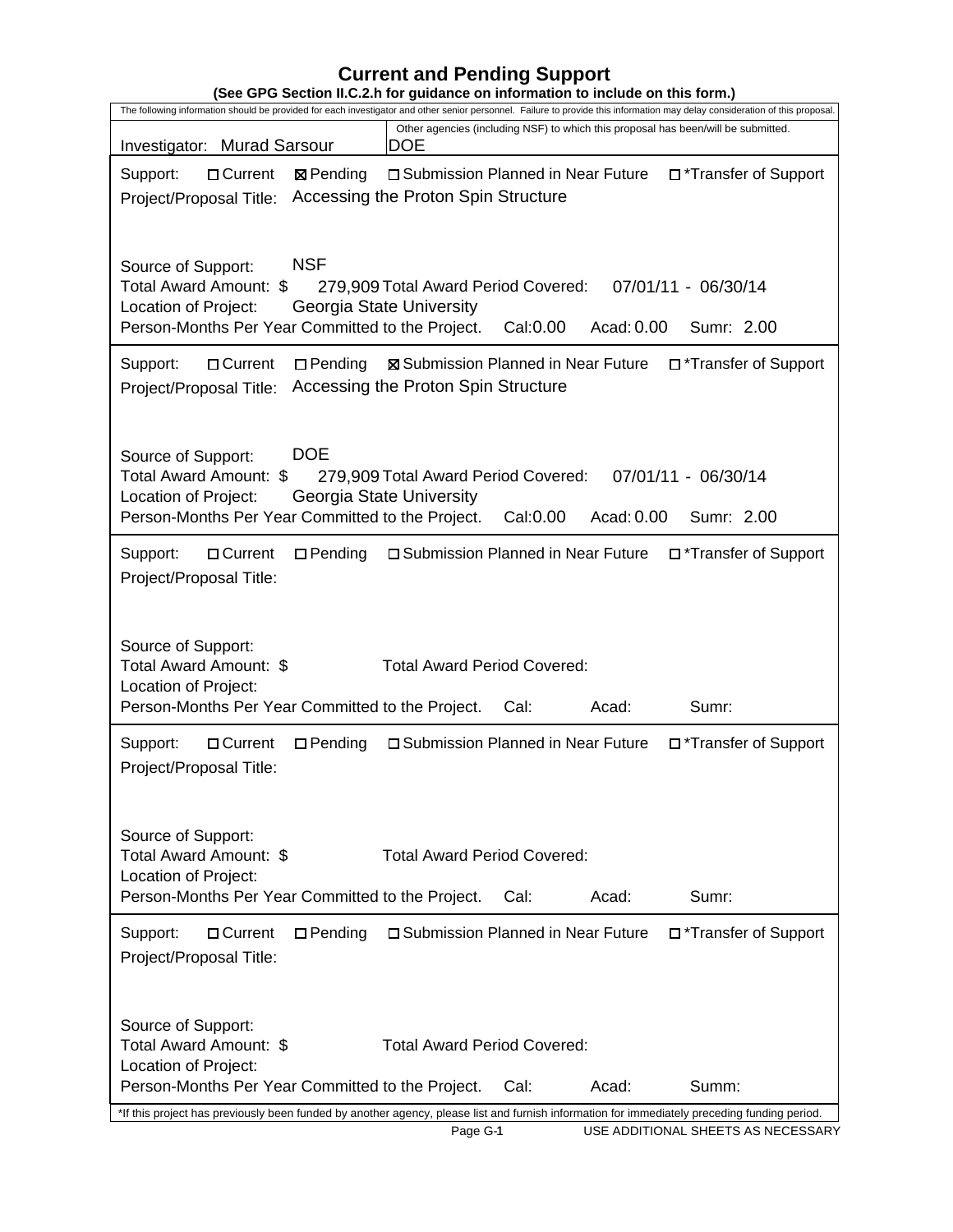# **FACILITIES, EQUIPMENT & OTHER RESOURCES**

**FACILITIES:** Identify the facilities to be used at each performance site listed and, as appropriate, indicate their capacities, pertinent capabilities, relative proximity, and extent of availability to the project. Use "Other" to describe the facilities at any other performance sites listed and at sites for field studies. USE additional pages as necessary.

| Laboratory:      | The data are collected by the PHENIX detector which is located at BNL.<br>At Georgia State University there is detector laboratory that is equipped<br>with various data acquisition electrons which has been mainly used for our<br>RPC R&D study since 2005 for the PHENIX Forward Muon Trigger Upgrade. |
|------------------|------------------------------------------------------------------------------------------------------------------------------------------------------------------------------------------------------------------------------------------------------------------------------------------------------------|
| <b>Clinical:</b> |                                                                                                                                                                                                                                                                                                            |
| Animal:          |                                                                                                                                                                                                                                                                                                            |
| Computer:        | The major data analysis that include calibrations and event reconstruction<br>are carried out either at BNL or at the PHENIX Computing Center in Japan<br>(CCJ). Smaller analysis tasks like extracting final physics probes and<br>publication works are carried out locally.                             |
| Office:          |                                                                                                                                                                                                                                                                                                            |
| Other:           |                                                                                                                                                                                                                                                                                                            |

**MAJOR EQUIPMENT:** List the most important items available for this project and, as appropriate identifying the location and pertinent capabilities of each.

**OTHER RESOURCES:** Provide any information describing the other resources available for the project. Identify support services such as consultant, secretarial, machine shop, and electronics shop, and the extent to which they will be available for the project. Include an explanation of any consortium/contractual arrangements with other organizations.